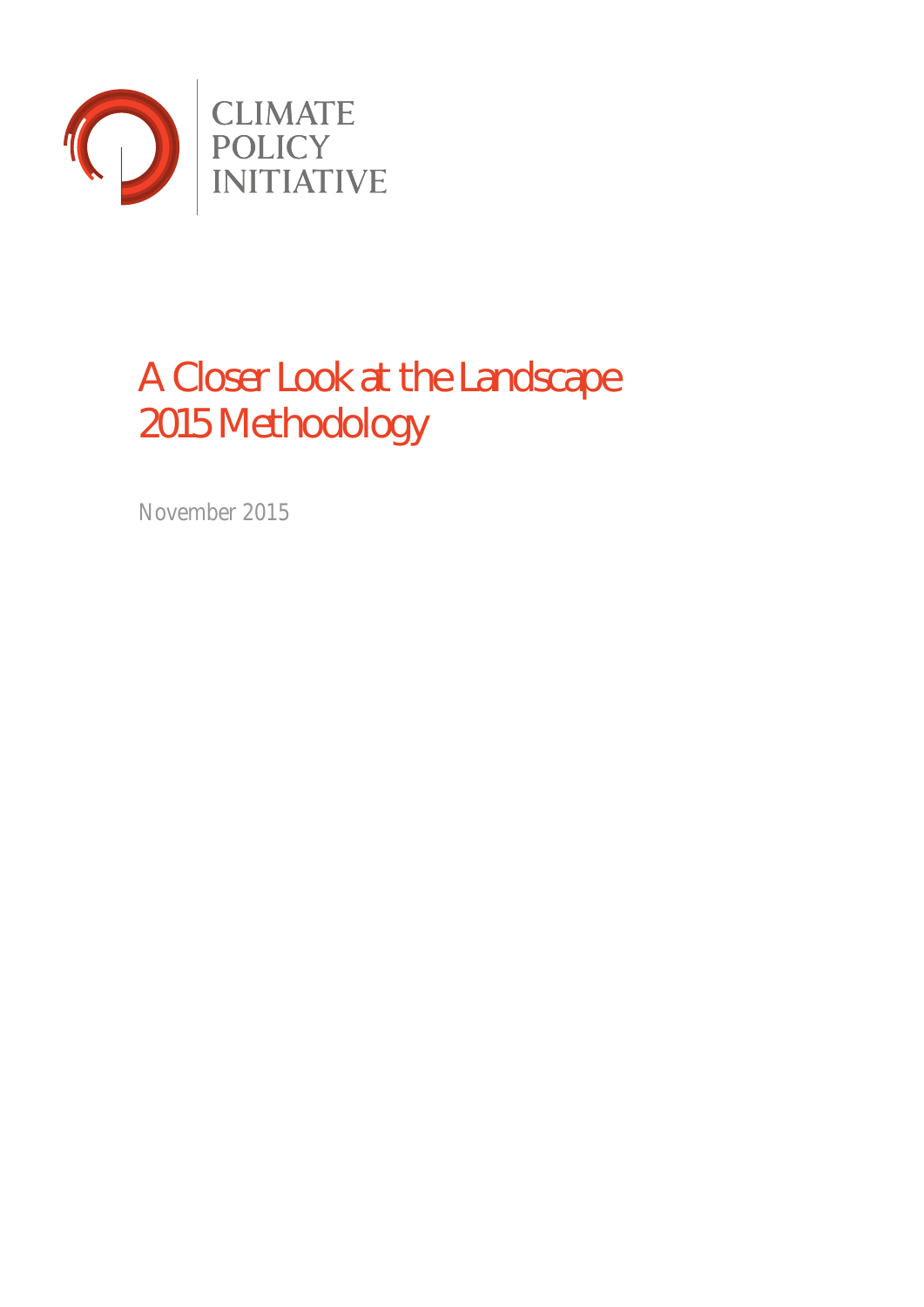# **1. Definitions and scope**

*Landscape 2015* aims to capture the most recent global, annual financial flows supporting emission reduction and climate resilience activities based on empirical data drawn from a wide range of primary and secondary sources<sup>1</sup> (see table 1). It adopts and builds on the methodological approach used in previous editions of the global *Landscape* reports, to categorize flows along their lifecycles, from public and private sources and intermediaries, through a variety of financial instruments, to recipients and the final uses of climate finance on the ground (see Buchner et al., 2011, 2012, 2013 and 2014).

The accounting framework used in *Landscape 2015* differs from the approach followed in the recent and complementary OECD (2015a) report produced in collaboration with CPI that followed to the extent possible the methodology developed by a Technical Working Group composed of 19 bilateral climate finance providers with the aim of estimating progress toward the USD 100 billion goal. In particular, in contrast to the OECD report, *Landscape 2015* does not include figures for mobilized private finance, and climate-related bilateral development finance in 2014, the latter because they will only be finalized and publicly released in 2016.

None of the working classifications in the OECD report or *Landscape 2015* prejudge any potential definitions under the UNFCCC.

# **1.1 Climate finance definition**

In the absence of an internationally-agreed definition of what qualifies as climate finance, we limit this mapping exercise to **capital flows directed towards low-carbon and climate-resilient development interventions with direct or indirect greenhouse gas mitigation** 

**or adaptation benefits.** These flows include support for capacity building measures as well as for the development and implementation of policies.<sup>2</sup>

In particular, for determining what constitutes mitigation and adaptation finance we relied on the tracking methodologies and reporting followed by: i) the members of the OECD's Development Assistance Committee (DAC) and publicly available through the Creditor Reporting System (CRS) database; ii) the group of Multilateral Development Banks (MDB) jointly reporting on climate finance; iii) the members of the International Development Finance Club (IDFC);<sup>3</sup> and Climate Funds. As a result, we consider:

**Mitigation finance** as resources directed to activities:

- Contributing to reducing or avoiding greenhouse gas (GHG) emissions, including gases regulated by the Montreal Protocol; or
- Maintaining or enhancing GHG sinks and reservoirs.

We exclude:

- Private research and development (R&D) in technology and investment in manufacturing for the production of green technologies (e.g., wind turbines), because of double counting issues with investments in technology deployment.
- Fossil fuel-based lower-carbon and energyefficient generation (e.g., efficient coal-fired power plants) due to significant future carbon emissions lock-in.

Landscape 2015 uses a mix of 2013 and 2014 data. In particular, bilateral climate-related development finance data from government members of the OECD's Development Assistance Committee (retrieved from the OECD's Creditor Reporting System Aid Activities database), the commitments of a group of DFI members of the International Development Finance Club (IDFC) and solar heating systems deployment data used for estimating related investment value (derived from Mauthner et al. 2015) are from 2013, the latest year available at the time of writing. All other figures (85% of the total) represent 2014 data (calendar or fiscal year). For the sake of simplicity, throughout Landscape 2015 report we refer to data as representing the year 2014.

<sup>2</sup> Our working definition of climate finance is aligned with the recommended operational definition of the UNFCCC Standing Committee of Finance (see UNFCCC SCF, 2014) which states: "Climate finance aims at reducing emissions, and enhancing sinks of greenhouse gases and aims at reducing vulnerability of, and maintaining and increasing the resilience of, human and ecological systems to negative climate change impacts."

<sup>3</sup> See: OECD (2011); AfDB et al. (2012a; 2012b; 2013; 2014; 2015); Höhne et al., (2012) and IDFC (2013) and (2014).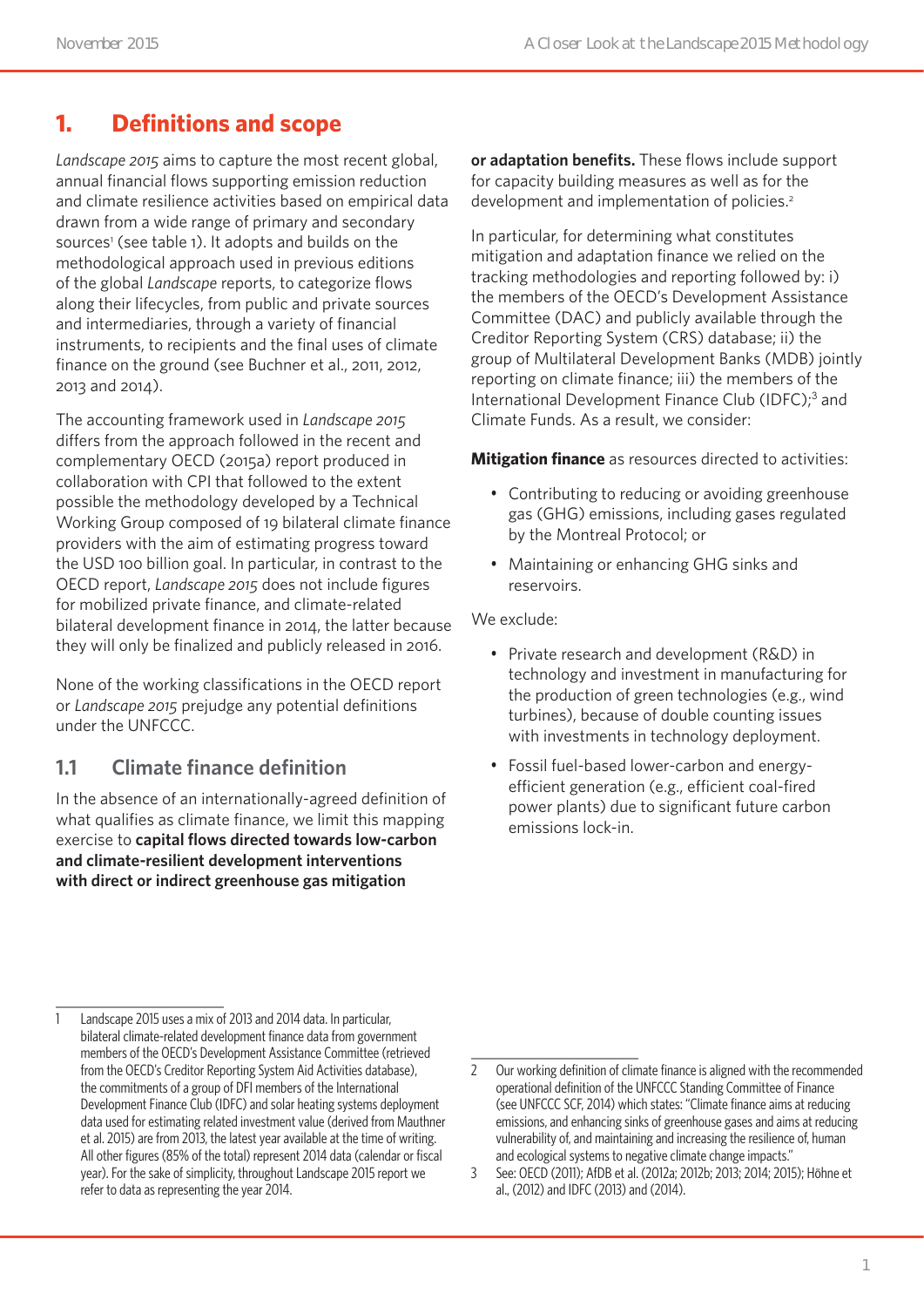**Adaptation Finance** as resources directed to activities aimed at reducing the vulnerability of human or natural systems to the impacts of climate change and climaterelated risks, by maintaining or increasing adaptive capacity and resilience.4

**Dual benefits finance** as resources directed to activities contributing to both "climate change mitigation" and "climate change adaptation" and meeting the respective criteria.5

Data providers are in the process of harmonizing their accounting approaches,<sup>6</sup> but at present our data can be affected by the lack of common procedures.

#### **1.2 Scope of accounting**

The *Landscape* captures:

- **Annual financial commitments**<sup>7</sup> in the latest available year;
- **Total primary financial transactions and investment costs or, where tracked, components of activities that directly contribute to adaptation and/or mitigation, plus public framework expenditures** (e.g., development of national climate strategies).
- 4 It is worth noting that data collected from the group of MDBs jointly reporting on climate finance reflect their process-based approach to adaptation finance tracking, which is context- and location-specific, conservative and granular. In July 2015, these MDBs and the members of the IDFC established "Common Principles for Tracking Adaptation Finance" and the OECD DAC has been refining the Rio Marker definition to reflect the MDBs' principles. Throughout the report we use the words 'climate resilience finance' and 'adaptation finance' interchangeably, but acknowledge that differences exist between the two.
- 5 We allocated finance to 'dual benefits' if it was specifically labelled as such by the surveyed DFI or by the databases used for retrieving Climate Funds' commitments, or if either the DFIs or aforementioned databases labelled it as having adaptation and mitigation both as 'principal' or 'significant' benefits. An afforestation project preventing slope erosion is an example of a "dual benefit" project because it brings significant adaptation benefits, while also making a positive contribution to mitigation (Klein et al., 2007).
- 6 See AfDB et al. (2015b) and WBG et al. (2015a).
- 7 Commitments represent a firm obligation by the means of Board decisions on investment, closure of a financing contract or similar actions, and backed by the necessary funds, to provide specified assistance/financing to a project, recipient country, or any other partner organization. Financial resources committed record the full amount of expected transfer, irrespective of the time required for the completion of disbursement. The focus on commitments rather than disbursements may affect the magnitude of flows given that committed amounts are often disbursed over a number of years. Disbursement information would provide a more accurate picture of the actual volume of financial resources devoted to addressing climate change in a given year (which can include commitments from earlier years as well as those due to commitments for the current year), but consistent data for disbursements are lacking.

**We do not track policy-induced revenue support mechanisms, secondary market transactions, or other public subsidies**. 8 Revenue support mechanisms such as feed-in tariffs pay back investment costs, so including them would constitute double counting. Secondary market transactions (e.g., re-selling of stakes) are not tracked because they do not represent new money targeting climate-specific outcomes, but rather money changing hands.

#### **1.2.1 FINANCIAL INSTRUMENTS**

We capture grants, low-cost (including concessional) and market term loans, project-level equity, and balance sheet financing (i.e. a direct debt or equity investment by a company or finance institution).<sup>9</sup>

Table 1: Sources of data

| <b>FLOW</b>              | <b>SOURCE OF</b><br><b>DATA</b>            | <b>DATA GRANULARITY</b>                                  |  |  |  |  |
|--------------------------|--------------------------------------------|----------------------------------------------------------|--|--|--|--|
| Private finance          | <b>BNEF (2015a)</b><br><b>BNEF (2015b)</b> | Project-level (large-scale);<br>aggregated (small-scale) |  |  |  |  |
| (renewable<br>energy)    | Mauthner et al.<br>(2015)<br>REN21 (2015)  | Aggregated                                               |  |  |  |  |
| Development              | Direct reporting<br>to CPI                 | Project-level and<br>Aggregated                          |  |  |  |  |
| Finance                  | <b>BNEF (2015a)</b>                        | Project-level                                            |  |  |  |  |
| Institutions*            | IDFC (2014)<br>KfW (2015)                  | Aggregated                                               |  |  |  |  |
|                          | ODI/HBF (2015)                             | Project-level                                            |  |  |  |  |
| Climate Funds            | CIF (2015); GEF<br>(2015)                  | Project-level                                            |  |  |  |  |
|                          | See Section 4 for further details          |                                                          |  |  |  |  |
|                          | OECD (2015a)                               | Project-level                                            |  |  |  |  |
| Governments<br>and their | <b>BNEF (2015a)</b>                        | Project-level                                            |  |  |  |  |
| agencies                 | US State govern-<br>ment (2015)            | Aggregated                                               |  |  |  |  |

Note (\*): See sections 3 and 4 for further details.

8 See Falconer and Stadelmann (2014) for further details on CPI's understanding and definition of key climate finance terms.

9 The share of climate finance allocated to different categories of financial instruments may not fully reflect reality, as our categorization is based on the quality of the data sources we can access.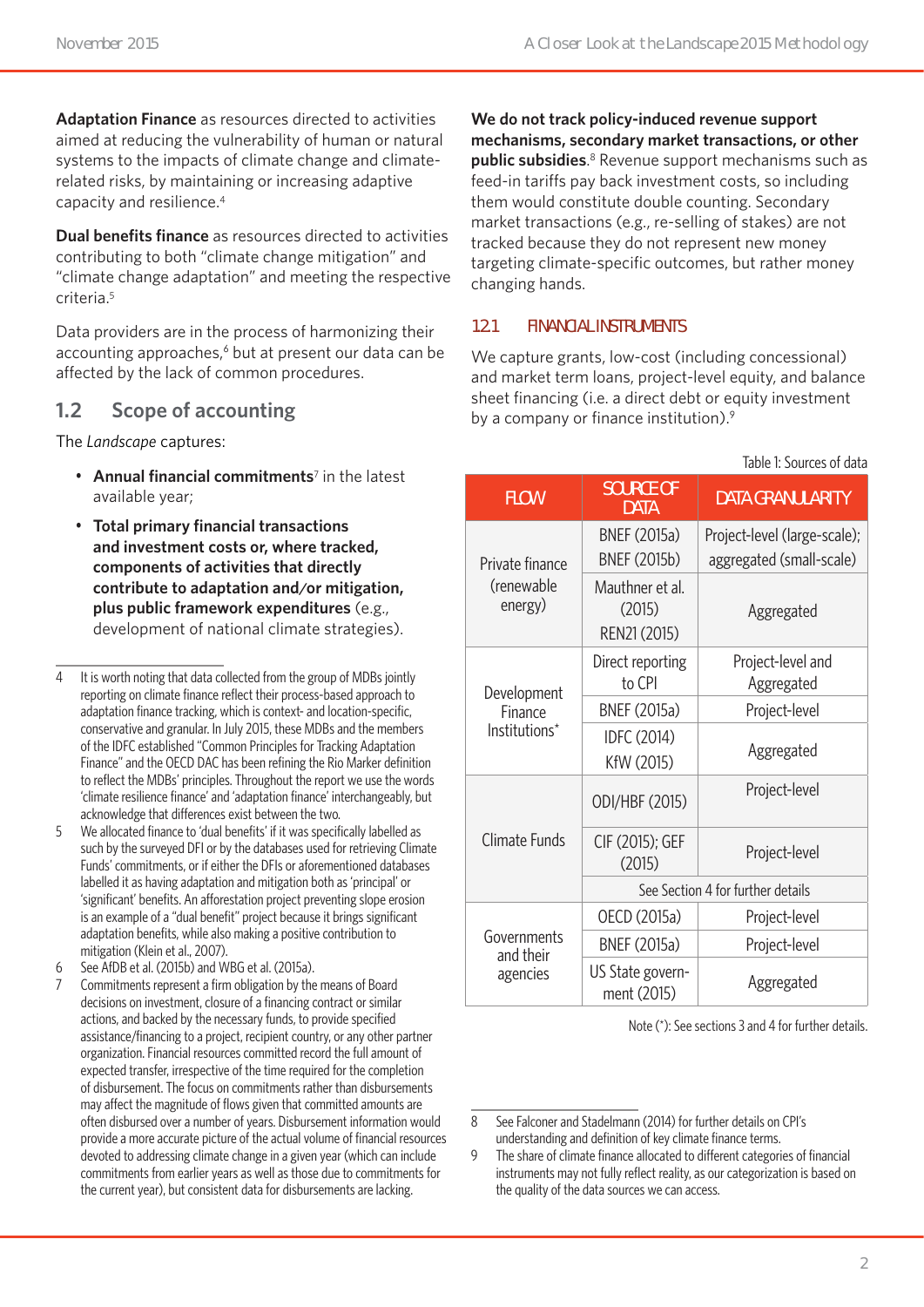While we acknowledge the importance of risk management instruments, we exclude these from the total climate finance figure to avoid double counting between, for example, the face value of full loan guarantees and loans. Guarantees are only exercised in particular circumstances, and there might never be any outflow from the guarantor.10

#### **1.2.2 DEFINING PRIVATE AND PUBLIC CLIMATE FINANCE**

The public versus private nature of flows is determined by the actors undertaking a given transaction. In alignment with the OECD (2013), finance qualifies as public if carried out by central, state or local governments and their agencies at their own risk and responsibility.

#### **1.2.3 PRIVATE CLIMATE FINANCE FLOWS**

Private finance flows capture:

- **Large-scale renewable energy projects:** this year, we individually analyzed direct primary financing data from 2,921 large-scale renewable energy projects<sup>11</sup> based in 84 countries to identify their financing structure and the entities providing financing. This data, which we retrieved from the Bloomberg New Energy Finance renewable energy and asset finance databases (BNEF, 2015a), represented an annual installed capacity of more than 80 GW. This is a slight increase from last year when we considered 2,903 projects in 80 countries for a cumulative installed capacity of 63 GW.
- **Small-scale renewable energy investments**<sup>12</sup> accounting for 20 GW of new capacity installed in 2014, obtained from BNEF market size generation capacity and finance databases (BNEF, 2015b).

• **Households, corporates, and governments' investments in solar heating systems** estimated based on Mauthner et al. (2015), Frankfurt School-UNEP (FS-UNEP, 2015) and REN21 (2015). 13

We categorize private investors as:

- Corporate actors i.e. non-energy corporations (e.g., Google investing in a rooftop PV system);
- Project developers i.e. entities designing, commissioning, operating, and maintaining emissions reduction projects (e.g., utilities and energy companies);
- Households i.e. family-level economic entities, high-net-worth individuals, and their intermediaries (e.g. family offices investing on their behalf);
- Commercial financial institutions i.e. providers of private debt capital like commercial and investment banks;
- Institutional investors: insurance companies (asset management), pension funds, foundations, and endowments;
- Private equity, venture capital and infrastructure funds.

Due to data limitations as well as methodological and definitional issues, *Landscape 2015* treats partially or fully state-owned enterprises (SOEs) as private entities. We acknowledge that this can be a cause of mischaracterization of flows. Whether to allocate finance originating from SOEs operating under purely commercial terms as private or public finance is a matter calling for further consensus building (OECD, 2015).

<sup>10</sup> We acknowledge that risk management instruments are accounted by other organizations producing, collecting, aggregating and publishing data on climate finance flows, including the group of MDBs jointly reporting on climate finance and the OECD.

<sup>11</sup> We consider investments in wind, solar, biofuels, biomass & waste, geothermal, marine, and small hydro projects that reached financial closure in 2014.

<sup>12</sup> Namely, residential and commercial solar PV projects with capacity less than 1MW.

<sup>13</sup> Given the lack of data on global investment in solar heat systems (SHS) we considered new installed capacity in 2013 (the latest available year) as reported in Mauthner et al. (2015) and systems capital costs reported in REN21 (2015). To ensure our figures are conservative and to avoid double counting with asset finance projects tracked through the BNEF projectlevel data analysis, we assumed the lower bound of SHS capital costs. This year's estimate (USD 18 billion) is significantly higher than last year's USD 11 billion (see Buchner et al, 2014). Data, however, cannot be directly compared as for this year's analysis we adjusted our methodology to more accurately take into account capital costs for different types of SHS in different geographies.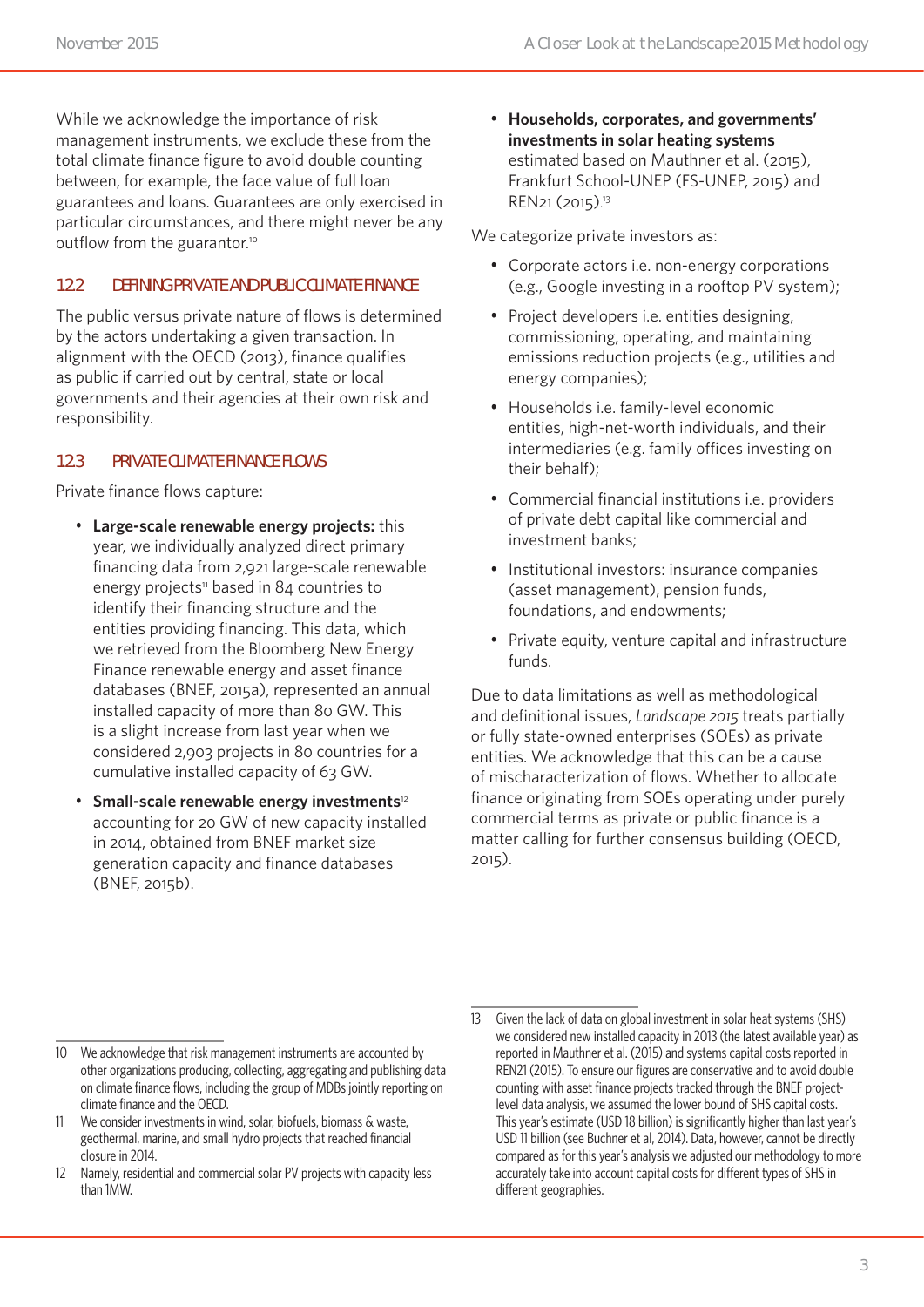#### **1.2.4 PUBLIC CLIMATE FINANCE FLOWS**

*The Landscape 2015* covers:

- **DFIs' climate finance commitments 2014** (own resources) gathered through:
	- » CPI's own quantitative survey and projectlevel data template sent to 15 of the major DFIs (see details in section  $3$ );<sup>14</sup>
	- » Data retrieved through the project-level assessment of transactions tracked in BNEF (2015a), accounting for approximately USD 1.9 billion in flows from DFIs not directly surveyed;
	- » Last year's estimates for those DFIs for which we did not have updated data;<sup>15</sup>
	- » DFIs' annual reports. In particular, KFW (2015) to obtain KfW Group's domestic investments in climate actions.<sup>16</sup>
- **Bilateral climate-related development finance in 2013** reported to the OECD-DAC Creditor Reporting System (OECD, 2015a) to track Official Development Aid (ODA) and Other Official Flows (OOF).<sup>17</sup> We complemented this data with USD 0.8 billion of US grant-based international assistance and export credits loans based on US State Government (2015).

- 15 Due to the lack of 2014 data on the commitments of some national DFIs members of the IDFC at the time of writing (April-October 2015), we assumed that a number of national and sub-regional DFIs committed the same amount as in 2013 (USD 83 billion).
- 16 Based on KFW (2015) we estimated that KfW Group domestic commitments amounted to USD 21 billion in 2014.
- 17 Our estimate captures the portion of bilateral climate-related development finance reported in the OECD's DAC Creditor Reporting System (CRS) qualifying as Official Development Assistance (ODA) or Other Official Flows (OOF) in 2013. The lower bound of our figures includes finance marked as having 'climate change mitigation' or 'adaptation' as its 'principal' objective. The upper bound includes activities with a 'significant' climate change objective. In the case of activities marked both as mitigation and adaptation, we attributed related financing to the use marked as 'principal'. To avoid double counting with finance captured in other sections of Landscape 2015, we excluded finance provided by bilateral DFIs (AFD, JICA, and KfW, totaling about USD 8.4 billion in 2013), or channeled through Climate Funds (USD 180 million).

• **National and multilateral Climate Funds' 2014 commitments** retrieved from a number of sources including: Climate Funds Update (ODI/ HBF, 2015); CIF (2015) and Adaptation Fund (2015) (see details in section 4).

#### **1.3 Double counting**

To minimize the risk of double counting we excluded: external resources that DFIs manage on behalf of third parties; governments' contributions to DFIs or Climate Funds; bilateral Climate Funds' commitments; DFIs' contributions to projects reported in BNEF (2015a).

#### **1.4 Recipients**

*Landscape 2015* maps the initial recipients of flows, namely the first entities receiving money from the source or intermediary of climate finance. To this end, we used:

- For public finance: information provided by donors in the OECD-DAC CRS database, reporting from DFIs, or details available in Climate Funds data sets.18
- For private finance: given the lack of detailed data, we classified recipients of finance as public or private based on the classification of the project's equity provider(s) tracked in BNEF  $(2015a).<sup>19</sup>$

<sup>14</sup> The data retrieved via the surveys we conducted between June and August 2015, and the IDFC initiative, were adjusted to exclude climate finance commitments towards activities that are beyond the Landscape 2015's scope (e.g., "other environmental" activities or lower carbon energy generation projects).

<sup>18</sup> For Climate Funds, when information on the recipient was not available, we considered the public vs. private nature of the implementing entity.

<sup>19</sup> We acknowledge that data limitations as well as methodological and definitional issues can lead to misclassifications of recipients, which are not provided or not consistently tracked across sources of climate finance data. Our methodology attempts to standardize recipient classifications to the greatest extent possible given the aforementioned limitations.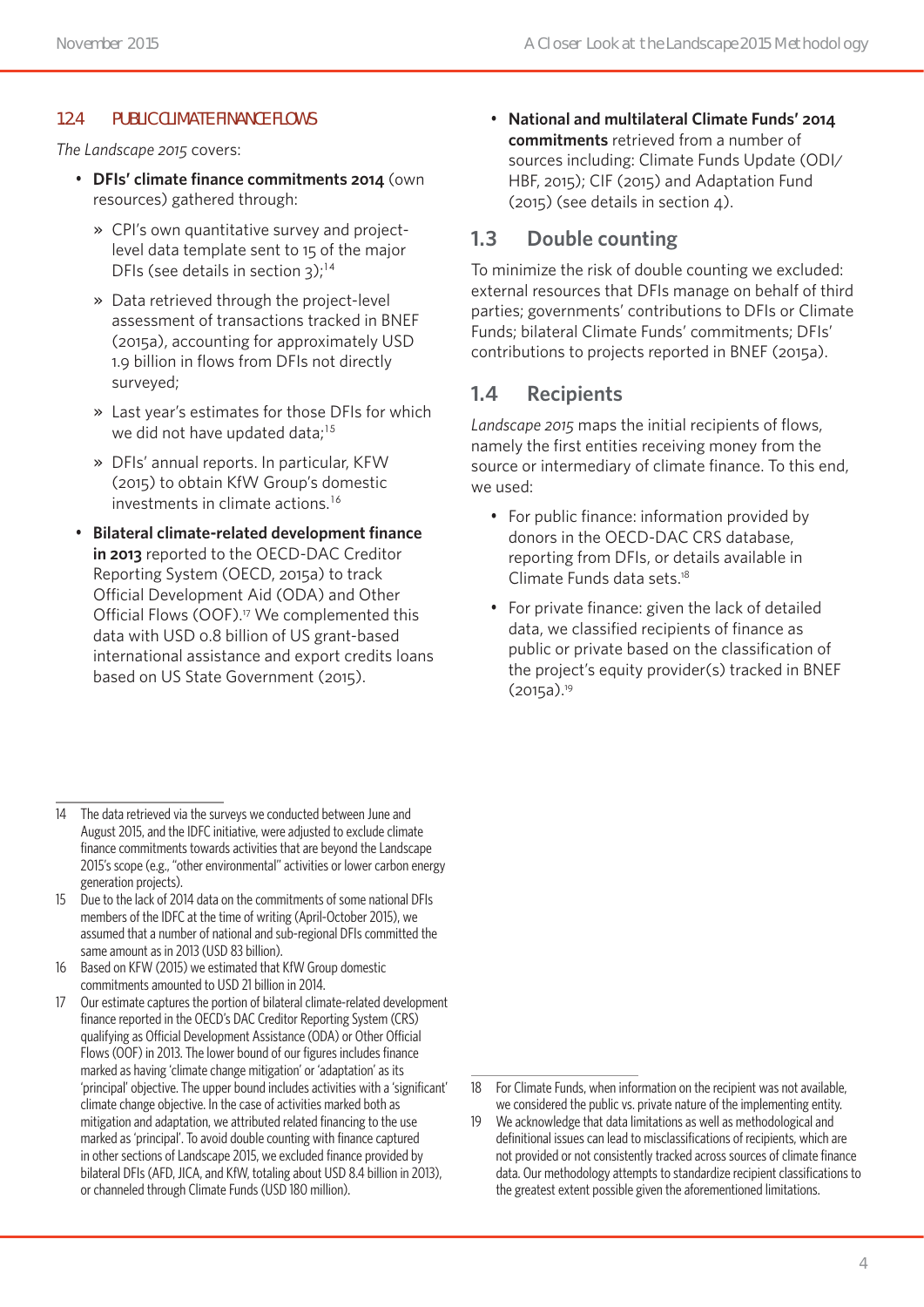# **2. Mitigation and adaptation sectors and activities**

This section shows the sectoral breakdown we adopted to classify flows and provides examples of the kinds of projects that may be covered by the selected categories. Due to data limitations, private finance reported in the *Landscape 2015* refers to investment in renewable energy only.

Noting that a sectoral breakdown is still under discussion internationally, we based the classification used for *Landscape 2015* on IDFC (2014); AfDB et al. (2015) and WBG et al. (2015a). We applied this classification as consistently as possible when compiling this report, but data pre-classified by other parties might not fully be in line with this classification.

### **2.1 Sectoral breakdown of mitigation finance with examples of projects**

#### **RENEWABLE ENERGY GENERATION**

Electricity or heat production from:

- Biomass and biogas power if a project's GHG emission reductions are demonstrated compared with technically and economically viable alternatives
- •Solar including PV, CSP, and solar heating systems (e.g., solar water heaters)
- Geothermal
- Hydropower if a project's GHG emission reductions are demonstrated compared with technically and economically viable alternatives\*
- Wind including onshore and offshore
- Other technologies such as biofuels (including bioethanol) and ocean renewable energies (e.g., wave, tidal, ocean currents, salt gradient, etc.)

#### **ENERGY EFFICIENCY (DEMAND SIDE) IN INDUSTRY AND BUILDING**

Demand-side energy efficiency in buildings and industry, with substantial demonstrated GHG emission reductions compared with a technically and economically viable alternative.

Industry:

• Industrial energy-efficiency improvements through the installation of more efficient equipment, changes in processes, reduction of heat/ hot water losses, and/or increased waste heat recovery

Existing buildings:

- •Energy-efficiency improvements in lighting, appliances and equipment, including more efficient use of hot water
- •Substitution of existing heating/cooling systems in buildings with cogeneration plants that generate electricity in addition to providing heating/cooling
- District heating systems
- Waste heat recovery improvements
- Retrofit of existing buildings: architectural or building changes that enable reduced energy consumption
- Greenfield:
- Use of highly efficient architectural designs or building techniques that enable reduced energy consumption for heating and air conditioning, exceeding available standards and complying with high energy efficiency certification or rating schemes
- This category excludes efficiency improvements to fossil fuel-fired power plants.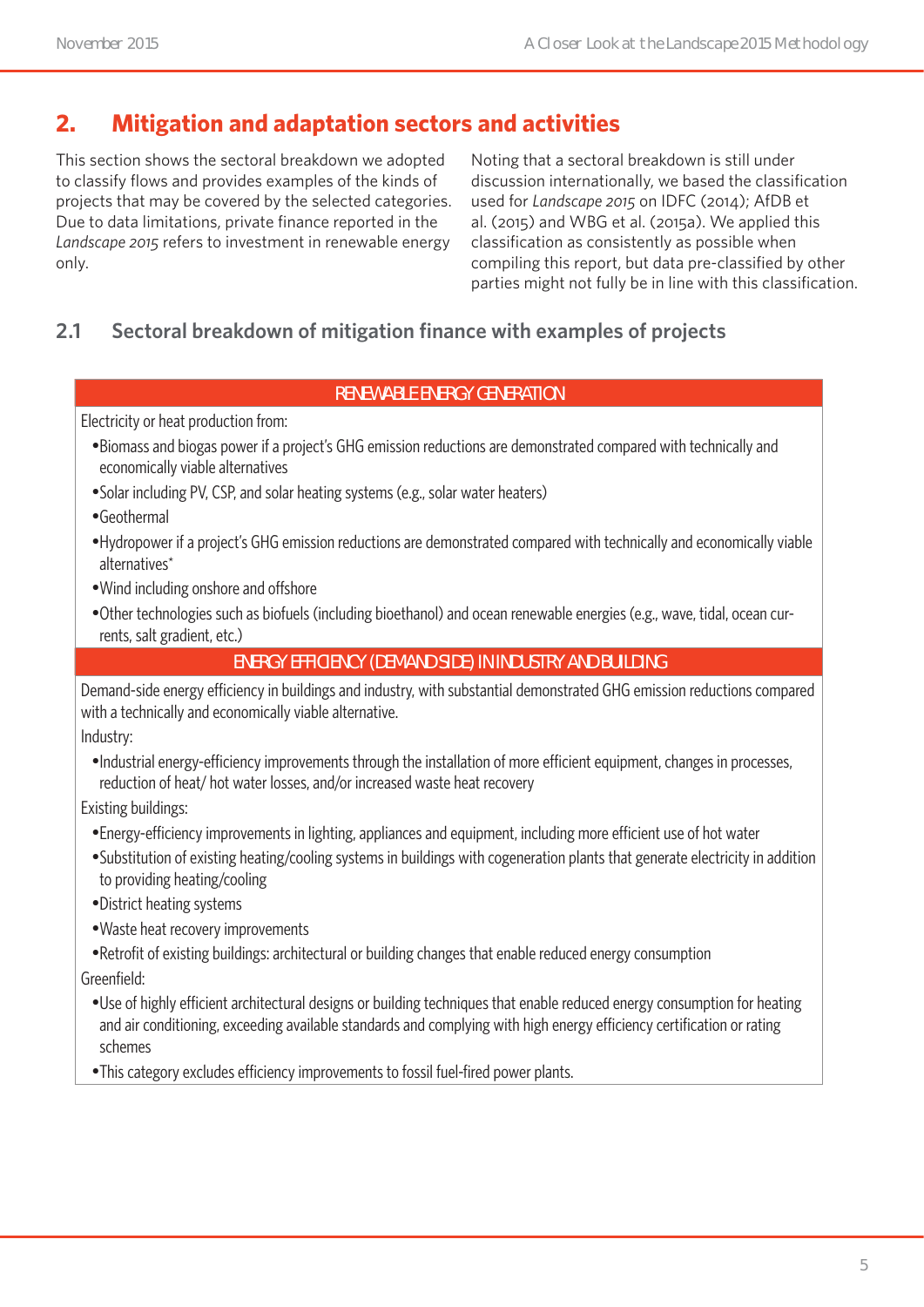#### **TRANSMISSION AND DISTRIBUTION SYSTEMS**

- New electricity transmission systems or new systems (e.g., new information and communication technology, storage facility, etc.) to facilitate the integration of renewable energy sources into the grid
- Transmission energy efficiency improvements (e.g. retrofit of transmission lines, distribution systems, or substations to substantially reduce energy use or losses)
- •Efficient water supply systems if substantial GHG emission reductions are demonstrated compared with technically and economically viable alternatives

#### **NON-ENERGY GHG REDUCTIONS**

Industrial processes emissions in industry:

• Reduction of GHG emissions resulting from industrial process improvements and cleaner production (e.g., cement, chemical, etc.)

Air conditioning and refrigeration:

• Retrofit of existing industrial, commercial, and residential infrastructure to switch to cooling agents with lower global warming potential

Fugitive emissions:

- Reduction of gas flaring or methane fugitive emissions in the oil and gas industry; coal mine methane capture and storage; etc.
- Carbon Capture and Storage (CCS) projects

#### **SUSTAINABLE TRANSPORT**

This category includes transport projects where modal shift away from road and air is deemed to result in demonstrated GHG emission reductions compared with a technically and economically viable alternative.

Urban transport modal change:

- Non-motorized transport (bicycles and pedestrian mobility)
- Urban mass transit

Urban development:

- Integration of transport and urban development planning (dense development, multiple land-use, walking communities, transit connectivity, etc.), leading to a reduction in the use of passenger cars
- Transport demand management measures to reduce GHG emissions

Inter-urban transport modal change (excluding projects for new or upgraded highway; or new airports even when net GHG emission reductions can be demonstrated):

- Railway transport ensuring a modal shift of freight and/or passengers
- Waterways transport ensuring a modal shift of freight and/or passengers
- Vehicle energy efficiency fleet retrofit

Retrofit or replacement of existing vehicles, rail, or boat fleet achieving a substantial increase in energy efficiency (including the use of lower-carbon fuels, electric or hydrogen technologies, etc.).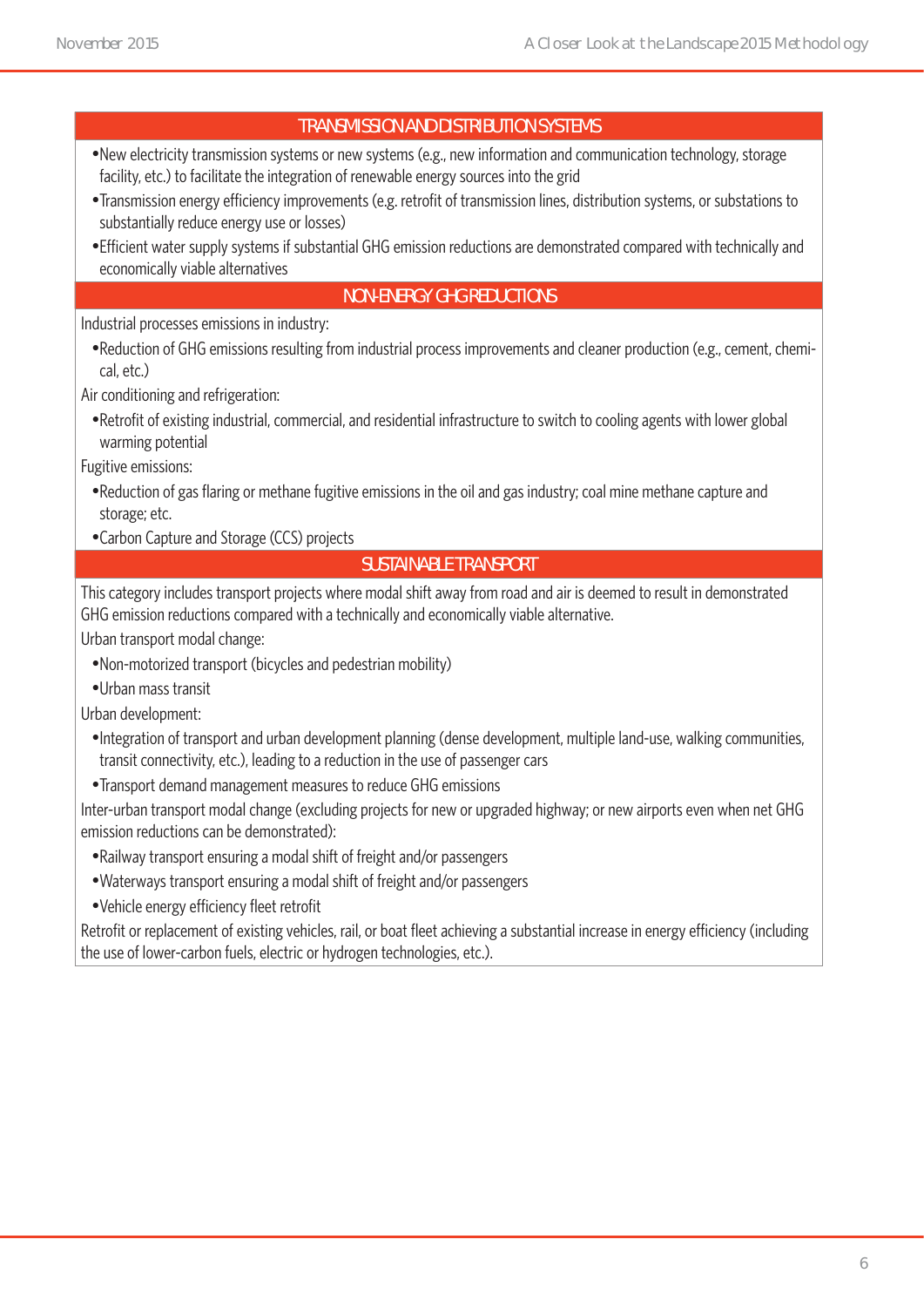#### **AGRICULTURE, FORESTRY, LAND USE AND NATURAL RESOURCE MANAGEMENT**

This category includes only projects where sector knowledge indicates a likely GHG emission reduction compared with a technically and economically viable alternative.

Agriculture:

- Agriculture projects that do not deplete and/or improve existing carbon pools (reduction in fertilizer use, rangeland management, collection and use of bagasse, rice husks, or other agricultural waste, low tillage techniques that increase carbon contents of soil, etc.)
- Rehabilitation of degraded lands
- Reduction in energy use in traction (e.g., efficient tillage), irrigation, and other agriculture processes
- Livestock projects that reduce GHG emissions (e.g., manure management with biodigestors producing biogas for heating or cooking)

Afforestation & reforestation (other land-use):

- Afforestation on non-forested land
- Reforestation on previously forested land
- •Sustainable forest management and conservation of forests
- •Enhancement of carbon stocks
- Reducing emissions from deforestation and degradation

#### **WASTE AND WASTEWATER**

This category includes mitigation-relevant projects with demonstrated GHG emission reductions compared with a technically and economically viable alternative.

- Waste management that reduces methane emissions (e.g., shifting from open dumps and lagoons to municipal / industrial waste (water) treatment, including switching to composting, waste incineration, landfill gas capture and flaring/ power production, etc.)
- Waste recycling measures with a demonstrated net mitigation benefit

#### **LOW-CARBON TECHNOLOGIES**

• Projects producing components, equipment, or infrastructure dedicated for the renewable and energy efficiency sectors.

#### **OTHERS / CROSS-SECTORAL**

This category can include, for instance:

- Other eligible activities that cannot be classified in the above categories, for example, cross-sector activities such as financial services like credit lines earmarked for mitigation activities (if not included in the categories above)
- Dedicated budget support to national or local authorities for implementation of climate change mitigation policies
- Other awareness-raising and technical assistance activities

\* For public finance, we include commitments to both small and large-scale hydropower (>50 MW); for private finance only to small-scale hydropower given that we cannot verify if such projects do achieve net GHG emission reductions.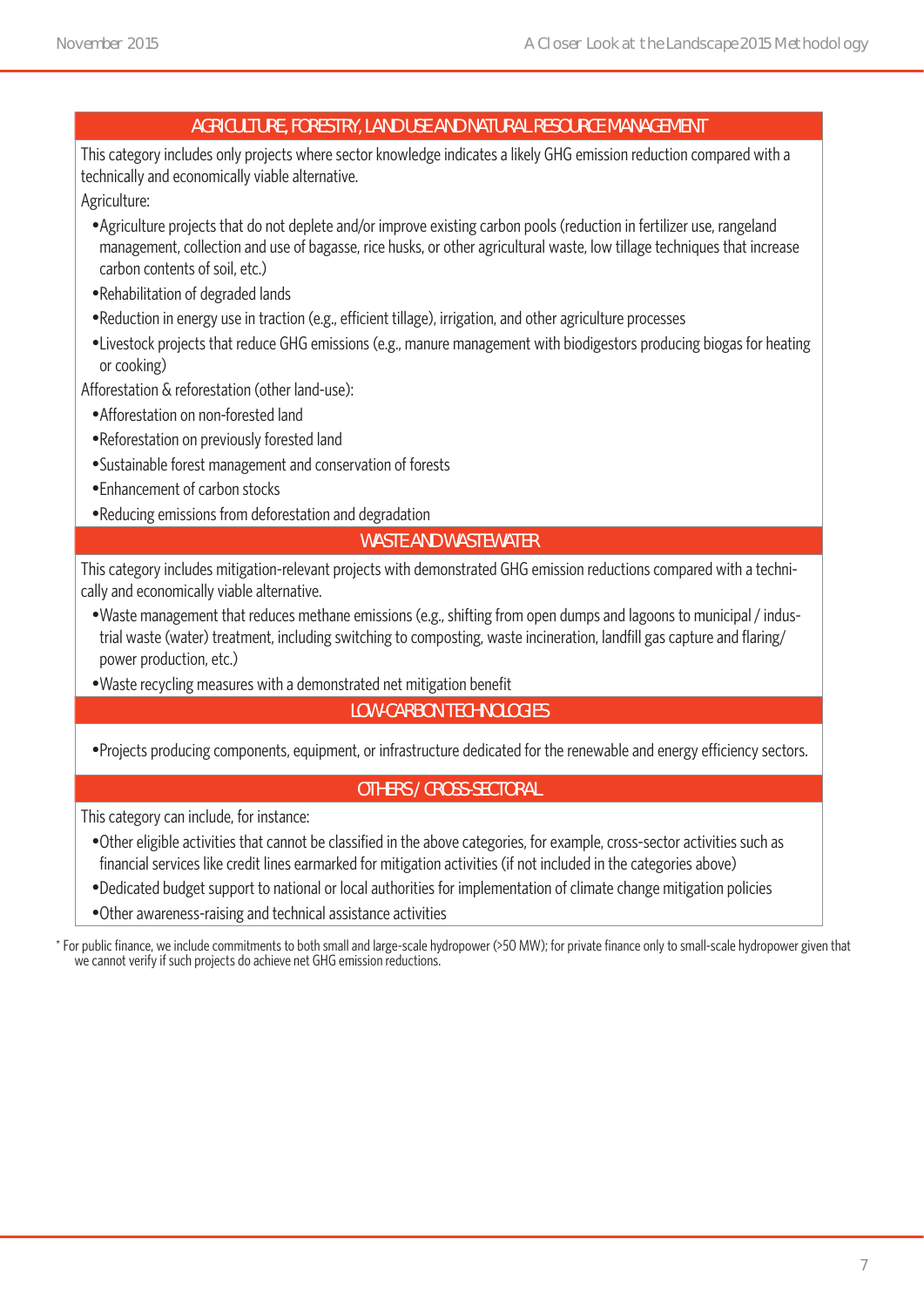## **2.2 Sectoral breakdown of adaptation finance, with examples of possible adaptation activities**

#### **WATER AND WASTEWATER MANAGEMENT**

Demand side management activities reducing water consumption or increasing water use efficiency and supply side management activities enabling (e.g., the expansion of supplies, reducing water losses, or improving cooperation on shared water resources). Project-specific examples include:

- Improvement in catchment management planning and regulation of abstraction to address negative climate change impacts on water supply;
- Installation of domestic rainwater harvesting equipment and water storage where water supply is negatively affected by climate change, including the provision of microfinance for their purchase;
- Rehabilitation of water distribution networks and building pipelines to improve water resources management, to address changes in water flows/quality caused by climate change, etc.;
- Changes in design of sanitation and storm-water management systems in response to extreme weather events arising from climate change.

#### **AGRICULTURE, FORESTRY, LAND USE , AND NATURAL RESOURCE MANAGEMENT**

- Provision of information on crop diversification options to farmers
- Increased production of fodder crops to supplement rangeland diet affected by climate change;
- Improved management of slopes and basins to avoid/reduce the impacts caused by increased soil erosion;
- Identification of protected areas and establishment of migration corridors to maintain or increase climate resilience of ecosystems;
- Adoption of sustainable aquaculture techniques to address changes in fish stocks resulting from climate change impacts and supplement local fish supplies, etc.

#### **INFRASTRUCTURE, ENERGY AND OTHER BUILT ENVIRONMENT**

Adaptation components in projects to improve the climate resilience of existing infrastructure e.g., transport infrastructure, energy infrastructure, riverine infrastructure (including built flood protection) and human settlements (e.g., housing – if not part of a wider disaster risk management strategy).

Building resilience into infrastructure such as protection systems for dams to reduce vulnerability to extremes caused by climatic changes.

#### **(OTHER) DISASTER RISK MANAGEMENT**

- •Early warning / emergency response systems to adapt to increased occurrence of extreme events by improving disaster prevention, preparedness and management and reducing potentially related loss and damage;
- Construction or improvement of drainage systems to adapt to an increase in the frequency or severity of floods;
- Monitoring of disease outbreaks and development of a national response plan (to adapt to changing patterns of diseases that are caused by changing climatic conditions).

#### **COASTAL PROTECTION**

- Building of improved or new dykes to protect infrastructure and to enhance the climate resilience to increased storms and coastal flooding, and sea level rise;
- Mangrove planting to build natural barriers to adapt to increased coastal erosion and to limit salt water intrusion into soils caused by sea level rise;
- Additional or improvements in coastal and riverine infrastructures (including built flood protection infrastructure) in response to increased flood risks.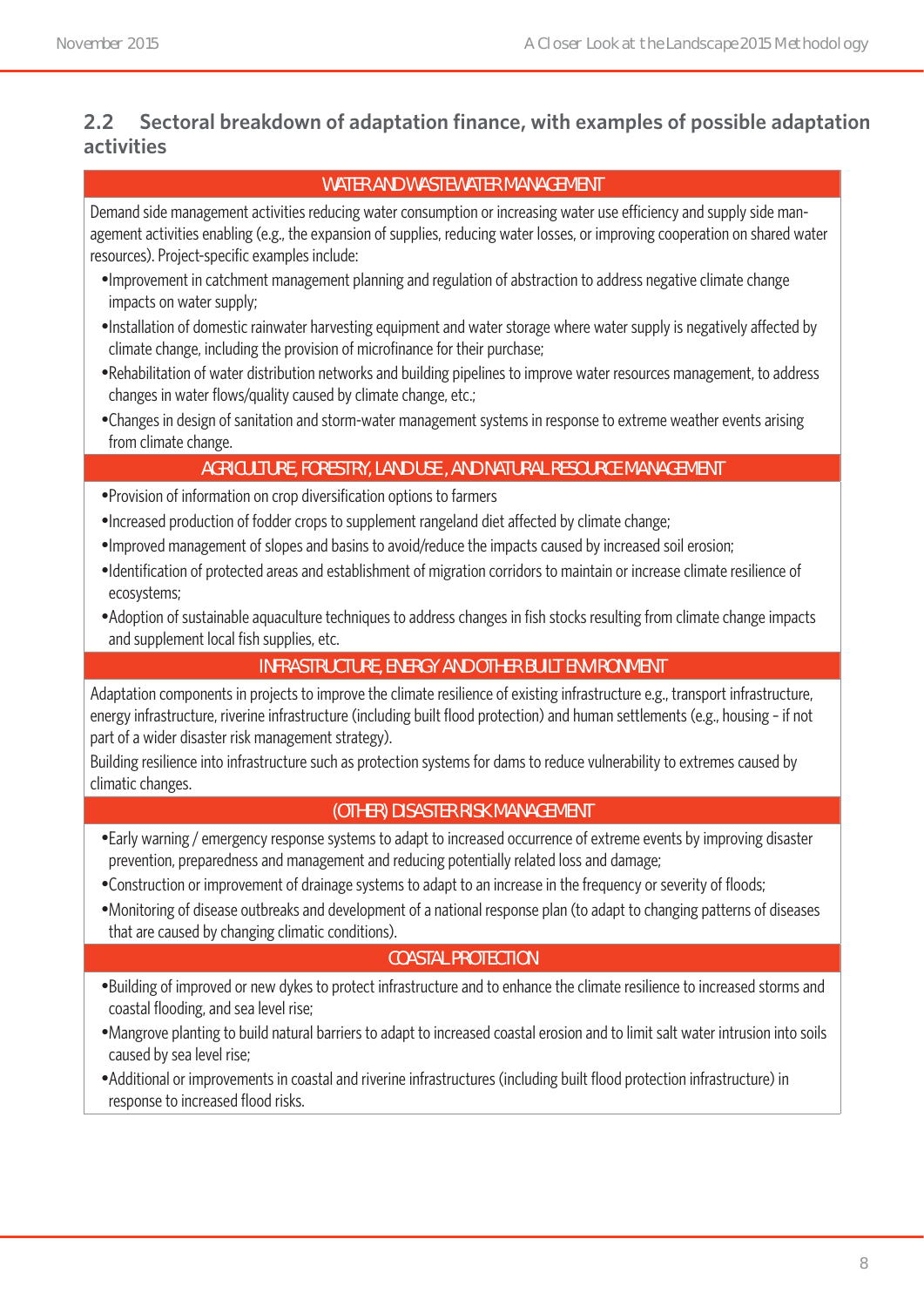#### **INDUSTRY, EXTRACTIVE INDUSTRIES, MANUFACTURING & TRADE**

- Manufacturing (e.g., design of climate-resilient equipment);
- Increased cooling requirement in food processing distribution & retail resulting from more extreme heat events (e.g., increased water-efficiency in processing):
- Climate resilience investments or programmes in extractive industries (oil, gas, mining, etc.).

#### **POLICY AND NATIONAL BUDGET SUPPORT & CAPACITY BUILDING**

Dedicated budget support to national or local authorities for implementation of climate change adaptation policies; and other technical assistance activities, including awareness raising and capacity building (if not included elsewhere).

#### **OTHERS / CROSS-SECTORAL**

This category can include, for instance:

- Other eligible activities that cannot be classified in the above categories for example, cross-sector activities such as financial services like incorporation of climate risk assessment in ministerial investment appraisal processes (if not included in the categories above);
- Health systems' adaptation to changes in disease vectors or other climate change health impacts (e.g., development of a national response plan for diseases outbreaks).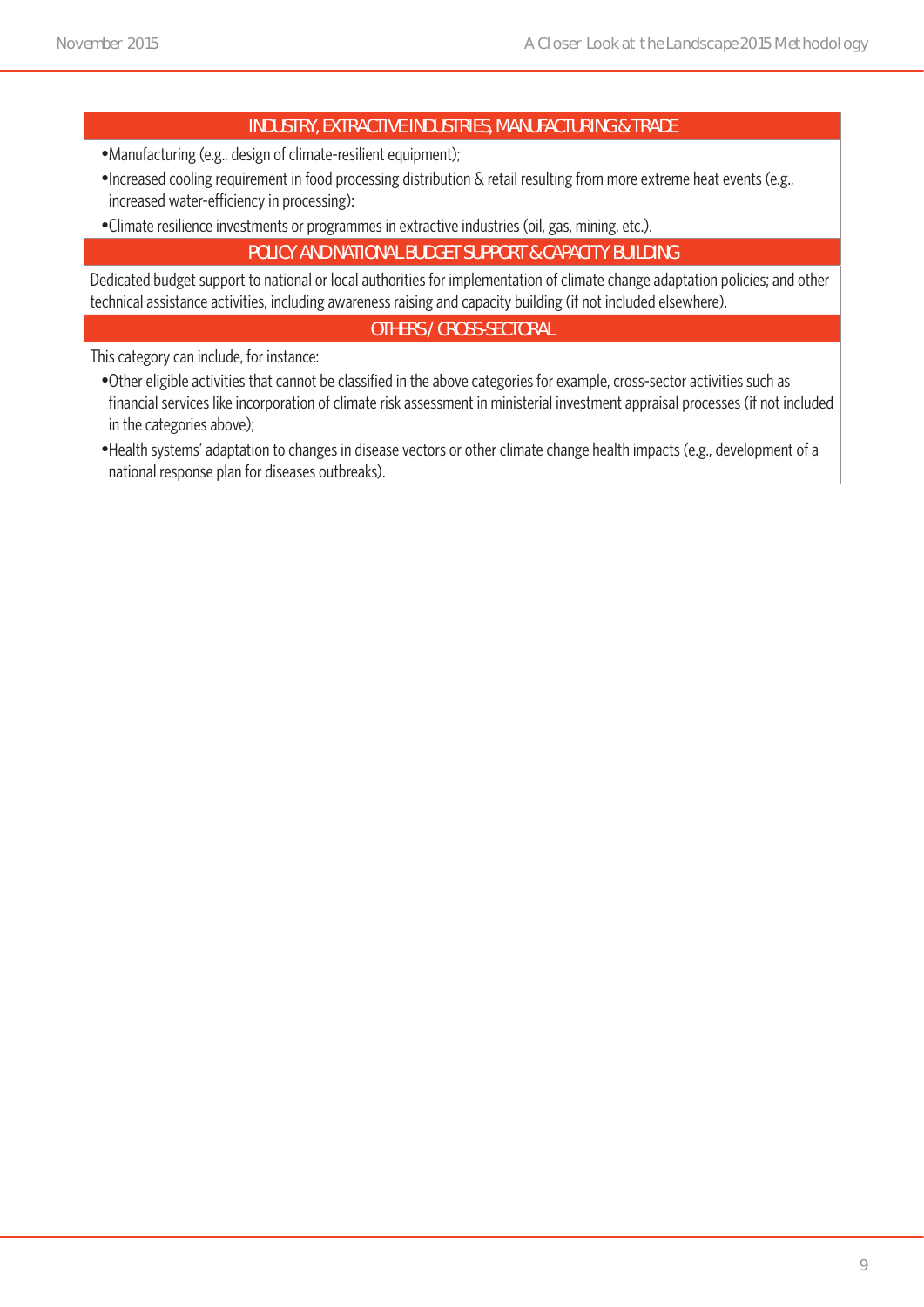# **3. Details on Development Finance Institutions covered in** *Landscape 2015*

|             | <b>MULTILATERAL DFIS</b>                            | <b>SOURCE OF DATA</b>                 |
|-------------|-----------------------------------------------------|---------------------------------------|
| AfDB        | African Development Bank                            | Self-reporting via project-level data |
| ADB         | Asian Development Bank                              | Self-reporting via project-level data |
| <b>EBRD</b> | European Bank for Reconstruction and<br>Development | Self-reporting via CPI survey         |
| EIB         | European Investment Bank                            | Self-reporting via project-level data |
| <b>IDB</b>  | Inter-American Development Bank                     | Self-reporting via project-level data |
| <b>IFC</b>  | International Finance Corporation                   | Self-reporting via project-level data |
| <b>WB</b>   | World Bank (IDA and IBRD)                           | Self-reporting via project-level data |
| CAF         | Development Bank of Latin America                   | Self-reporting via CPI survey         |
| <b>ETDB</b> | ECO Trade & Development Bank                        | <b>BNEF (2015a)</b>                   |
| <b>NIB</b>  | Nordic Investment Bank                              | <b>BNEF (2015a)</b>                   |
| <b>NADB</b> | North American Development Bank                     | <b>BNEF (2015a)</b>                   |
| <b>OFID</b> | OPEC Fund for International Development             | <b>BNEF (2015a)</b>                   |

|                                                                   | <b>BILATERAL DFIS</b>                                 | <b>SOURCE OF DATA</b>                                                                    |  |  |
|-------------------------------------------------------------------|-------------------------------------------------------|------------------------------------------------------------------------------------------|--|--|
| <b>ADFD</b>                                                       | Abu Dhabi Fund For Development                        | <b>BNEF (2015a)</b>                                                                      |  |  |
| AFD                                                               | Agence Française de Développement<br>- Proparco       | Self-reporting via CPI survey                                                            |  |  |
| DBJ                                                               | Development Bank of Japan                             | <b>BNEF (2015a)</b>                                                                      |  |  |
| KfW Deutsche Investitions- und<br>DEG<br>Entwicklungsgesellschaft |                                                       | Data and elaborations based on annual report<br>(KFW, 2015)                              |  |  |
| <b>FINNFUND</b>                                                   | Finnish Fund for Industrial Cooperation Ltd           | OECD (2015a)                                                                             |  |  |
| <b>FMO</b>                                                        | Netherlands Development Finance Company               | Self-reporting via CPI survey project-level data                                         |  |  |
| <b>JBIC</b>                                                       | Japan Bank for International Cooperation              | <b>BNEF (2015a)</b>                                                                      |  |  |
| <b>JICA</b>                                                       | Japan International Cooperation Agency                | Self-reporting via CPI survey                                                            |  |  |
| KfW                                                               | KfW Entwicklungsbank                                  | Self-reporting via CPI survey                                                            |  |  |
| <b>NORFUND</b>                                                    | Norwegian Investment Fund for Developing<br>Countries | OECD (2015a)                                                                             |  |  |
| <b>OeEB</b>                                                       | Oesterreichische Entwicklungsbank                     | <b>BNEF (2015a)</b>                                                                      |  |  |
| <b>OPIC</b>                                                       | Overseas Private Investment Corporation               | Self-reporting via CPI survey, complemented with<br>project-level data from OPIC (2015). |  |  |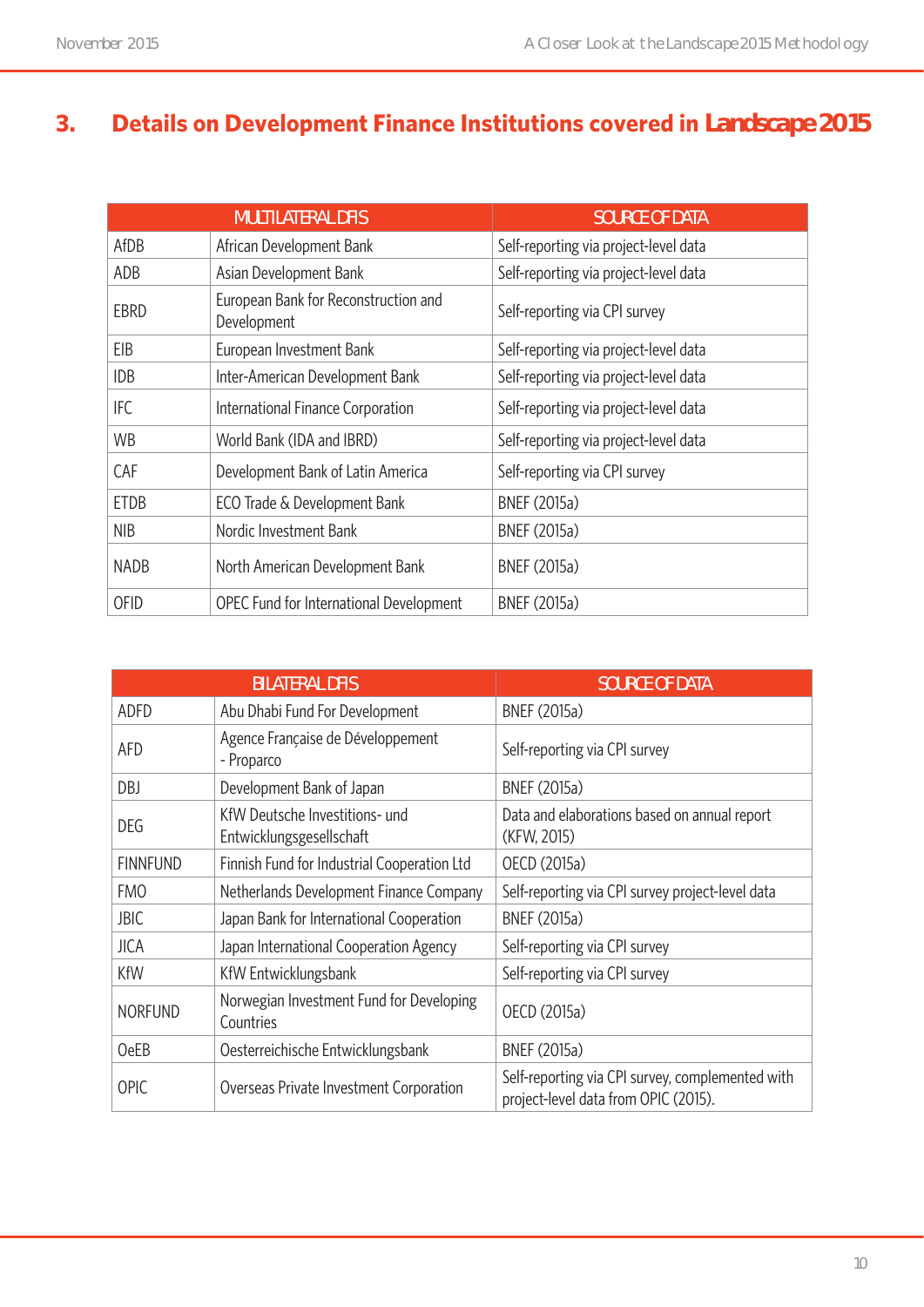|                    |                   | <b>NATIONAL DFIS</b>                                                              | <b>SOURCE OF DATA</b>                                       |  |  |
|--------------------|-------------------|-----------------------------------------------------------------------------------|-------------------------------------------------------------|--|--|
|                    | <b>BNDES</b>      | Brazilian Development Bank                                                        | Self-reporting via CPI survey                               |  |  |
|                    | <b>KfW</b>        | KfW Mittelstandsbank; KfW<br>Privatkundenbank; KfW Kommunalbank; KfW<br>Ipex-Bank | Data and elaborations based on annual report<br>(KFW, 2015) |  |  |
|                    | <b>CDB</b>        | China Development Bank                                                            |                                                             |  |  |
|                    | <b>BANCOLDEX</b>  | Banco de Comercio Exterior de Colombia S.A.                                       |                                                             |  |  |
|                    | <b>BCIE/CABEI</b> | <b>Central American Bank for Economic</b><br>Integration                          |                                                             |  |  |
|                    | <b>BE</b>         | Banco del Estado de Chile                                                         |                                                             |  |  |
|                    | <b>BSTDB</b>      | Black Sea Trade and Development Bank of<br>Greece                                 |                                                             |  |  |
| <b>CDG</b><br>Exim |                   | Caisse de Dépôt et de Gestion, Morocco                                            | Estimates based on Buchner et al. (2014) and IDFC           |  |  |
|                    |                   | Indonesia Exim Bank                                                               | Green Finance Mapping in 2013, (IDFC, 2014)                 |  |  |
|                    | <b>HBOR</b>       | Croatian Bank for Reconstruction and<br>Development                               |                                                             |  |  |
|                    | KoFC              | Korea Finance Corporation                                                         |                                                             |  |  |
|                    | <b>NAFIN</b>      | Nacional Financiera                                                               |                                                             |  |  |
|                    | <b>SIDBI</b>      | Small Industries Development Bank of India                                        |                                                             |  |  |
|                    | <b>TSKB</b>       | Industrial Development Bank of Turkey                                             |                                                             |  |  |
|                    | <b>VEB</b>        | Vnesheconombank, Russia                                                           |                                                             |  |  |
|                    | <b>BANOBRAS</b>   | Banco Nacional de Obras y Servicios Públicos<br><b>SNC</b>                        |                                                             |  |  |
|                    | <b>Banrisul</b>   | Banco do Estado do Rio Grande do Sul SA                                           |                                                             |  |  |
|                    | <b>DBSA</b>       | Development Bank of Southern Africa                                               |                                                             |  |  |
|                    | <b>BDP</b>        | Development Bank of the Philippines                                               | <b>BNEF (2015a)</b>                                         |  |  |
|                    | GIB               | Green Investment Bank Ltd                                                         |                                                             |  |  |
|                    | <b>IREDA</b>      | Indian Renewable Energy Development<br>Agency                                     |                                                             |  |  |
|                    | <b>IDC</b>        | Industrial Development Corp. of South Africa                                      |                                                             |  |  |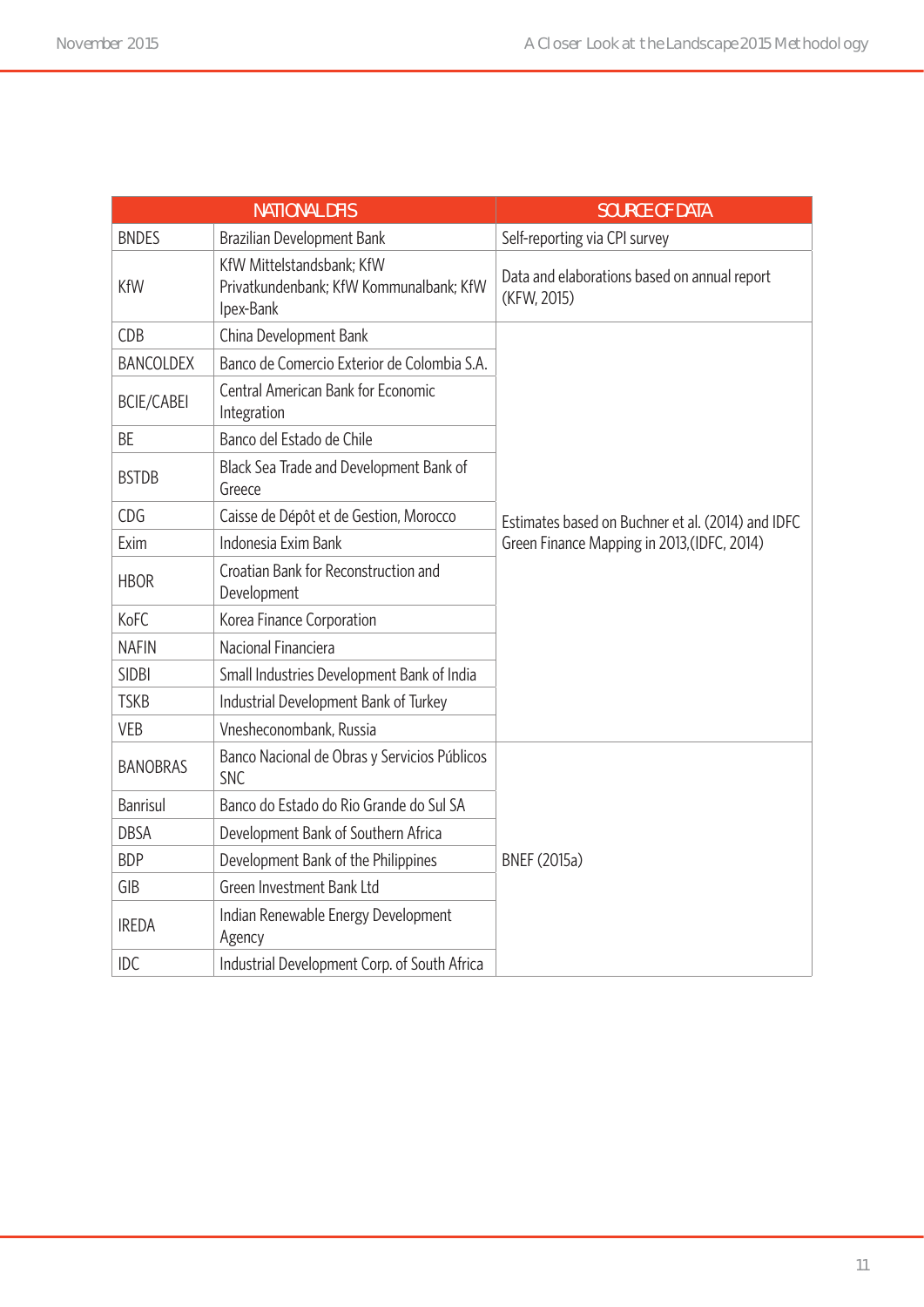# **4. Overview of Climate Funds**

|                                                                | <b>APPROVALS (USD MILLION)</b> |       |       |        | $13 - 14%$    | <b>SOURCE FOR FUNDS'</b>                 | <b>SOURCE FOR</b><br><b>COUNTRIES</b>   |
|----------------------------------------------------------------|--------------------------------|-------|-------|--------|---------------|------------------------------------------|-----------------------------------------|
| <b>CLIMATE FUND</b>                                            | 2011                           | 2012  | 2013  | 2014   | <b>CHANGE</b> | <b>APPROVALS</b>                         | <b>CONTRIBUTIONS</b><br><b>TO FUNDS</b> |
| Adaptation for Smallholder<br>Agriculture Programme (ASAP)     |                                |       |       | 83     |               | ODI/HBF (2015)                           | IFAD (2015)                             |
| Adaptation Fund (AF)                                           | 86                             | 69    | 21    | 65     | 209%          | ODI/HBF (2015)<br>Adaptation Fund (2015) | WBG (2014c)                             |
| Amazon Fund                                                    | 27                             | 89    | 89    | 119    | 34%           | ODI/HBF (2015)                           | Amazon Fund (2015)                      |
| Bangladesh Climate Change Trust<br>Fund (BCCT)                 |                                | 66    | 33    | 17     | $-48%$        | <b>BCCT (2015)</b>                       | <b>BCCT (2015)</b>                      |
| Bangladesh Climate Change<br>Resilience Fund (BCCRF)           |                                | 54    | 50    |        |               |                                          |                                         |
| Clean Technology Fund (CTF)                                    | 531                            | 413   | 878   | 847    | $-4%$         | CIF (2015)                               | ODI/HBF (2015)                          |
| Congo Basin Forest Fund (CBFF)                                 | 57                             | 21    |       |        |               |                                          |                                         |
| Forest Carbon Partnership Facility<br>$(FCPF)^*$               | 21                             | 7     | 16    | 35     | 121%          | ODI/HBF (2015)                           | FCPF (2015)                             |
| Forest Investment Program (FIP)                                | 51                             | 18    | 91    | 122    | 34%           | CIF (2015)                               | ODI/HBF (2015)                          |
| Global Climate Change Alliance<br>(GCCA)                       | 77                             | 48    | 69    | 34     | $-51%$        | ODI/HBF (2015)                           | GCCA (2015)                             |
| GEF Trust Fund (GEF 5)                                         | 170                            | 238   | 290   | 179    | $-26%$        | ODI/HBF (2015)                           | GEF (2014); GEF<br>(2014)               |
| GEF Trust Fund (GEF 6)                                         |                                |       |       | 37     |               | ODI/HBF (2015)                           | GEF (2014); GEF<br>(2015a)              |
| Global Energy Efficiency and<br>Renewable Energy Fund (GEEREF) | 17                             | 13    | 7     |        |               |                                          |                                         |
| Indonesia Climate Change Trust Fund<br>(ICCTF)                 |                                |       | 3     |        |               |                                          |                                         |
| Least Developed Countries Fund<br>(LDCF)                       | 32                             | 167   | 119   | 251    | 111%          | GEF (2015b)                              | WBG (2014a); WBG<br>(2015b)             |
| MDG Achievement Fund                                           | 15                             | 4     |       |        |               |                                          |                                         |
| Multilateral Fund of the Montreal<br>Protocol                  |                                | 118   | 143   | 109    | $-24%$        | UNEP 2014a; UNEP<br>(2014b)              | <b>UNEP (2014b)</b>                     |
| Pilot Program for Climate Resilience<br>(PPCR)                 | 155                            | 192   | 209   | 113    | $-46%$        | CIF (2015)                               | ODI/HBF (2015)                          |
| Scaling Up Renewable Energy<br>Program (SREP)                  | 193                            | 28    | 20    | 75     | 276%          | CIF (2015)                               | ODI/HBF (2015)                          |
| Special Climate Change Fund (SCCF)                             | 18                             | 41    | 35    | 36     | 5%            | GEF (2015b)                              | WBG (2014b); WBG<br>(2015c)             |
| UN-REDD                                                        | 35                             | 12    | 4     | $11\,$ | 176%          | ODI/HBF (2015)                           | <b>UN-REDD (2015)</b>                   |
| <b>Grand Total</b>                                             | 1.485                          | 1.598 | 2.098 | 2.140  | 2%            |                                          |                                         |

Sources: 2011, 2012, 2013 figures: Buchner et al (2012, 2013 and 2014). We revised 2013 figures for the GEF SCCF and LDCF to reflect the latest data from GEF (2015a). 2014 figures: as indicated above. The main aim of the Multilateral Fund of the Montreal Protocol is reducing the emissions of ozone depleting substances. The Bangladesh Climate Change Trust Fund estimate is based on 'block budgetary allocation' of 2 trillion Taka in FY 2013/2014, 66% of which is allocated to the implementation of projects/ programs (BCCT, 2015); Exchange rate of 0.012 USD/taka from Oanda.com. Co-funding, often provided by multilateral organizations, is not included in the above estimates.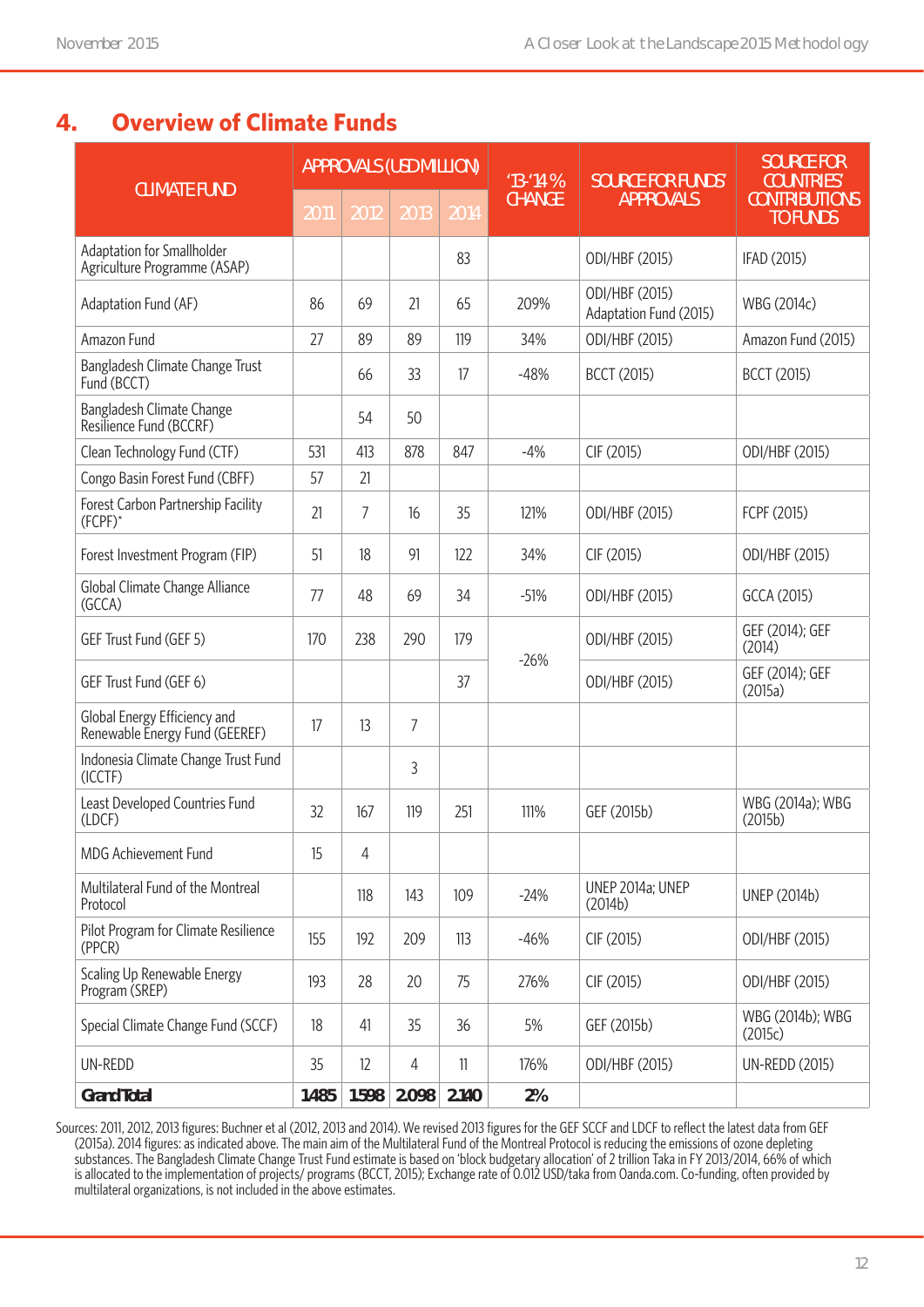# **5. Geographies and countries**

This section describes the regional breakdown adopted in *Landscape 2015* to represent the destinations of climate finance flows (see table below). Flows are classified as 'transregional' when resources are channeled to more than one country/region.

|  |          | <b>REGION</b>                      | <b>COUNTRY</b>                                                                                                                                                                                                                                                                                                                                                                                                                                                                                                                                                                                                                                                       |  |  |  |  |  |
|--|----------|------------------------------------|----------------------------------------------------------------------------------------------------------------------------------------------------------------------------------------------------------------------------------------------------------------------------------------------------------------------------------------------------------------------------------------------------------------------------------------------------------------------------------------------------------------------------------------------------------------------------------------------------------------------------------------------------------------------|--|--|--|--|--|
|  |          | Middle East and<br>North Africa    | Non-Annex I Parties under the UNFCCC: Algeria, Bahrain, Egypt, Islamic Republic of Iran, Iraq, Jordan, Kuwait,<br>Lebanon, Libya, Morocco, Oman, Palestine*, Qatar, Saudi Arabia, Syrian Arab Republic, Tunisia, United Arab<br>Emirates, Yemen                                                                                                                                                                                                                                                                                                                                                                                                                      |  |  |  |  |  |
|  |          |                                    | Not listed as party to the UNFCCC: West Bank & Gaza                                                                                                                                                                                                                                                                                                                                                                                                                                                                                                                                                                                                                  |  |  |  |  |  |
|  |          | Sub-Saharan<br>Africa              | Non-Annex I Parties: Angola, Benin, Botswana, Burkina Faso, Burundi, Cameroon, Cape Verde, Central African<br>Republic, Chad, Comoros, Republic of Congo, Dem. Rep. of Congo, Côte d'Ivoire, Djibouti, Equatorial Guinea,<br>Eritrea, Ethiopia, Gabon, Gambia, Ghana, Guinea, Guinea-Bissau, Kenya, Lesotho, Liberia, Madagascar, Malawi,<br>Mali, Mauritania, Mauritius, Mozambique, Namibia, Niger, Nigeria, Rwanda, São Tomé & Principe, Senegal,<br>Seychelles, Sierra Leone, Somalia, South Africa, Sudan, South Sudan, Swaziland, Tanzania, Togo, Uganda, Zambia<br>Overseas regions/ territories belonging to Annex I Parties: Mayotte, Saint Helena, Réunion |  |  |  |  |  |
|  |          | South Asia                         | Non-Annex I Parties: Afghanistan, Bangladesh, Bhutan, India, Maldives, Nepal, Pakistan, Sri Lanka                                                                                                                                                                                                                                                                                                                                                                                                                                                                                                                                                                    |  |  |  |  |  |
|  | NON-OECD | East Asia and<br>Pacific           | Non-Annex I Parties: Brunei, Cambodia, China, Cook Islands, Fiji, Indonesia, Kiribati, Korea PDR, Lao PDR,<br>Malaysia, Marshall Islands, Fed. States Micronesia, Mongolia, Myanmar, Nauru, Niue, Palau, Papua New Guinea,<br>Philippines, Samoa, Singapore, Solomon Islands, Thailand, Timor-Leste, Tonga, Tuvalu, Vanuatu, Vietnam<br>Overseas regions/ territories belonging to Annex I Parties: American Samoa, Guam<br>Not listed as party to the UNFCCC: Taiwan                                                                                                                                                                                                |  |  |  |  |  |
|  |          | Central Asia and<br>Eastern Europe | Annex I Parties: Belarus, Bulgaria, Latvia, Lithuania, Romania, Russian Federation, Ukraine                                                                                                                                                                                                                                                                                                                                                                                                                                                                                                                                                                          |  |  |  |  |  |
|  |          |                                    | Non-Annex I Parties: Albania, Armenia, Azerbaijan, Bosnia & Herzegovina, Georgia, Kazakhstan, Kyrgyz Republic,<br>FYR Macedonia, Moldova, Montenegro, Serbia, Tajikistan, Turkmenistan, Uzbekistan                                                                                                                                                                                                                                                                                                                                                                                                                                                                   |  |  |  |  |  |
|  |          |                                    | Not listed as party to the UNFCCC: Kosovo                                                                                                                                                                                                                                                                                                                                                                                                                                                                                                                                                                                                                            |  |  |  |  |  |
|  |          | Latin America &<br>Caribbean       | Non-Annex I Parties: Antigua & Barbuda, Argentina, Bahamas, Barbados, Belize, Bolivia, Brazil, Colombia, Costa<br>Rica, Cuba, Dominica, Dominican Republic, Ecuador, El Salvador, Grenada, Guatemala, Guyana, Haiti, Honduras,<br>Jamaica, Nicaragua, Panama, Paraguay, Peru, St. Lucia, St. Kitts-Nevis, St. Vincent & Grenadines, Suriname,<br>Trinidad and Tobago, Uruguay, Venezuela                                                                                                                                                                                                                                                                             |  |  |  |  |  |
|  |          |                                    | Overseas regions/ territories/ constituent countries related to Annex   Parties: Anguilla, Aruba, Cayman Islands,<br>Curaçao, Falkland Islands, French Guiana, Guadeloupe, Martinique, Montserrat, Puerto Rico, St. Barthélemy, Saint<br>Martin, Turks and Caicos Islands, Virgin Islands, West Indies                                                                                                                                                                                                                                                                                                                                                               |  |  |  |  |  |
|  |          | Western Europe                     | Annex I Parties: Austria, Belgium, Croatia, Cyprus, Czech Republic, Denmark, Estonia, Finland, France, Germany,<br>Greece, Hungary, Iceland, Ireland, Italy, Luxembourg, Malta, Netherlands, Norway, Poland, Portugal, Slovakia,<br>Slovenia, Spain, Sweden, Switzerland, Turkey, United Kingdom<br>Non-Annex I Parties: San Marino                                                                                                                                                                                                                                                                                                                                  |  |  |  |  |  |
|  |          | Americas                           | Annex   Parties: Canada, United States of America                                                                                                                                                                                                                                                                                                                                                                                                                                                                                                                                                                                                                    |  |  |  |  |  |
|  | OECD     |                                    | Non-Annex I Parties: Chile, Mexico                                                                                                                                                                                                                                                                                                                                                                                                                                                                                                                                                                                                                                   |  |  |  |  |  |
|  |          | Japan Korea Israel                 | Annex   Parties: Japan                                                                                                                                                                                                                                                                                                                                                                                                                                                                                                                                                                                                                                               |  |  |  |  |  |
|  |          |                                    | Non-Annex I Parties: Korea, Israel                                                                                                                                                                                                                                                                                                                                                                                                                                                                                                                                                                                                                                   |  |  |  |  |  |
|  |          | Other Oceania                      | Annex I Parties: Australia, New Zealand                                                                                                                                                                                                                                                                                                                                                                                                                                                                                                                                                                                                                              |  |  |  |  |  |
|  |          |                                    | Overseas regions/territories/constituent countries related to Annex   Parties: Tokelau                                                                                                                                                                                                                                                                                                                                                                                                                                                                                                                                                                               |  |  |  |  |  |

#### **5.1 Countries classification by region**

Note: Listing of Annex I/ Non-Annex I Parties to the Convention based on UNFCCC (2014).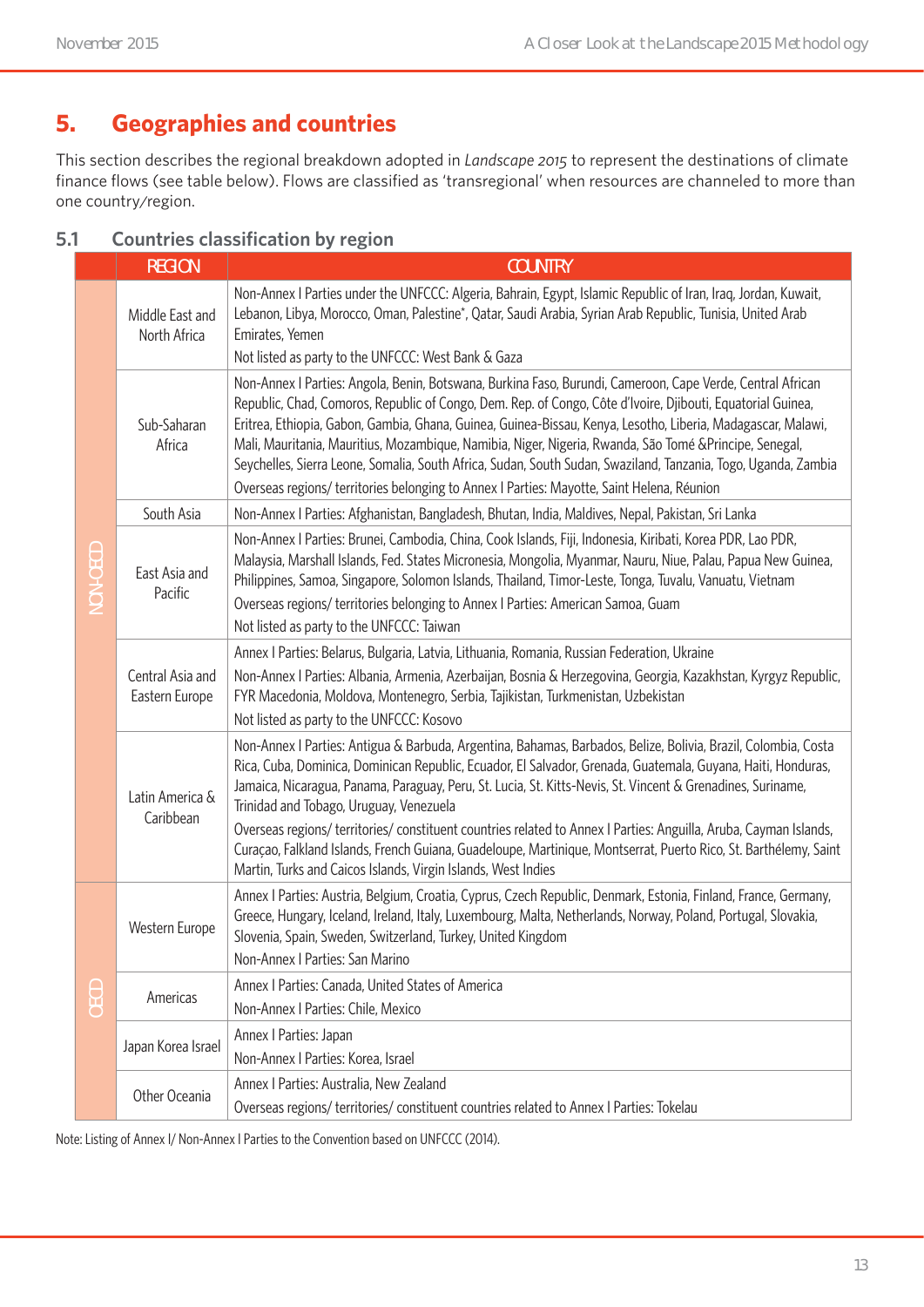## **6. References**

- Adaptation Fund. 2015. "Table project view" [Internet]; [cited 2015 August 26]. At: [https://www.adapta](https://www.adaptation-fund.org/projects-programmes/project-information/projects-table-view/)[tion-fund.org/projects-programmes/project-infor](https://www.adaptation-fund.org/projects-programmes/project-information/projects-table-view/)[mation/projects-table-view/](https://www.adaptation-fund.org/projects-programmes/project-information/projects-table-view/)
- African Development Bank (AfDB), Asian Development Bank (ADB), European Investment Bank (EIB), European Bank for Reconstruction and Development (EBRD), Inter-American Development Bank (IDB), International Finance Corporation (IFC), World Bank Group (WBG). 2015. "Joint report on Multilateral Development Banks' climate finance 2014". Washington D.C.: World Bank Group. At: [http://documents.worldbank.org/curated/](http://documents.worldbank.org/curated/en/2015/06/24641149/2014-joint-report-multilateral-development-banks-climate-finance) [en/2015/06/24641149/2014-joint-report-multi](http://documents.worldbank.org/curated/en/2015/06/24641149/2014-joint-report-multilateral-development-banks-climate-finance)[lateral-development-banks-climate-finance](http://documents.worldbank.org/curated/en/2015/06/24641149/2014-joint-report-multilateral-development-banks-climate-finance).
- African Development Bank (AfDB), Asian Development Bank (ADB), European Investment Bank (EIB), European Bank for Reconstruction and Development (EBRD), Inter-American Development Bank (IDB), International Finance Corporation (IFC), World Bank Group (WBG). 2014. "Joint report on MDB climate finance 2013". Luxembourg: EIB. At: [http://](http://www.eib.org/attachments/joint_report_on_mdb_climate_finance_2013.pdf) [www.eib.org/attachments/joint\\_report\\_on\\_mdb\\_](http://www.eib.org/attachments/joint_report_on_mdb_climate_finance_2013.pdf) [climate\\_finance\\_2013.pdf](http://www.eib.org/attachments/joint_report_on_mdb_climate_finance_2013.pdf)
- African Development Bank (AfDB), Asian Development Bank (ADB), European Investment Bank (EIB), European Bank for Reconstruction and Development (EBRD), Inter-American Development Bank (IDB), International Finance Corporation (IFC), World Bank Group (WBG). 2013. "Joint report on MDB climate finance 2012". London: EBRD. At: [http://](http://www.ebrd.com/downloads/sector/sei/climate-finance-2012.pdf) [www.ebrd.com/downloads/sector/sei/climate-fi](http://www.ebrd.com/downloads/sector/sei/climate-finance-2012.pdf)[nance-2012.pdf](http://www.ebrd.com/downloads/sector/sei/climate-finance-2012.pdf)
- African Development Bank (AfDB), Asian Development Bank (ADB), European Investment Bank (EIB), European Bank for Reconstruction and Development (EBRD), Inter-American Development Bank (IDB), International Finance Corporation (IFC), World Bank. 2012a. "Joint Report on Adaptation Finance 2011". Tunis: AfDB. At: [http://www.afdb.](http://www.afdb.org/fileadmin/uploads/afdb/Documents/Generic-Documents/Joint%20MDB%20Report%20on%20Adaptation%20Finance%202011.pdf) [org/fileadmin/uploads/afdb/Documents/Gener](http://www.afdb.org/fileadmin/uploads/afdb/Documents/Generic-Documents/Joint%20MDB%20Report%20on%20Adaptation%20Finance%202011.pdf)[ic-Documents/Joint%20MDB%20Report%20](http://www.afdb.org/fileadmin/uploads/afdb/Documents/Generic-Documents/Joint%20MDB%20Report%20on%20Adaptation%20Finance%202011.pdf) [on%20Adaptation%20Finance%202011.pdf](http://www.afdb.org/fileadmin/uploads/afdb/Documents/Generic-Documents/Joint%20MDB%20Report%20on%20Adaptation%20Finance%202011.pdf).
- African Development Bank (AfDB), Asian Development Bank (ADB), European Investment Bank (EIB), European Bank for Reconstruction and Development (EBRD), Inter-American Development Bank (IDB), International Finance Corporation (IFC), World Bank. 2012b. "Joint Report on Mitigation Finance 2011". Tunis: AfDB. At: http:// climatechange. worldbank.org/sites/default/files/ MMF\_2011\_ version\_21.pdf.
- African Development Bank (AfDB) et al. (2015b). "Common Principles for Climate Change Adaptation Finance Tracking". Jointly developed by the climate finance group of multilateral development banks (MDBs) and the International Development Finance Club (IDFC). Tunis: AfDB. July 2015. At: [http://www.afdb.org/fileadmin/uploads/afdb/](http://www.afdb.org/fileadmin/uploads/afdb/Documents/Generic-Documents/Common_Principles_for_Climate_Change_Adaptation_Finance_Tracking_-_Version_1__02_July__2015.pdf) [Documents/Generic-Documents/Common\\_Prin](http://www.afdb.org/fileadmin/uploads/afdb/Documents/Generic-Documents/Common_Principles_for_Climate_Change_Adaptation_Finance_Tracking_-_Version_1__02_July__2015.pdf)ciples for Climate Change Adaptation Finance [Tracking\\_-\\_Version\\_1\\_\\_02\\_July\\_\\_2015.pdf](http://www.afdb.org/fileadmin/uploads/afdb/Documents/Generic-Documents/Common_Principles_for_Climate_Change_Adaptation_Finance_Tracking_-_Version_1__02_July__2015.pdf)
- Amazon Fund. 2015. "Donations" [Internet]; [cited 2015 August 28]. Brasilia: Amazon Fund. At: [http://](http://www.amazonfund.gov.br/FundoAmazonia/export/sites/default/site_en/Galerias/Arquivos/Relatorio_Atividades/RAFA_2014_ing.pdf) [www.amazonfund.gov.br/FundoAmazonia/export/](http://www.amazonfund.gov.br/FundoAmazonia/export/sites/default/site_en/Galerias/Arquivos/Relatorio_Atividades/RAFA_2014_ing.pdf) [sites/default/site\\_en/Galerias/Arquivos/Relato](http://www.amazonfund.gov.br/FundoAmazonia/export/sites/default/site_en/Galerias/Arquivos/Relatorio_Atividades/RAFA_2014_ing.pdf)[rio\\_Atividades/RAFA\\_2014\\_ing.pdf](http://www.amazonfund.gov.br/FundoAmazonia/export/sites/default/site_en/Galerias/Arquivos/Relatorio_Atividades/RAFA_2014_ing.pdf)
- Bangladesh Climate Change Trust Fund (BCCT). 2015. BCCT website [Internet]; [cited 2015 August 26]. Dhaka, Bangladesh: BCCT. At: http:/[/www.bcct.](http://www.bcct.gov.bd/index.php/trust-fund) [gov.bd/index.php/trust-fund](http://www.bcct.gov.bd/index.php/trust-fund)
- Bloomberg New Energy Finance (BNEF). 2015a. "Renewable energy projects and Asset finance databases [Internet]"; [cited 2015 July 30]. At: [https://](https://www.bnef.com/projects/search) [www.bnef.com/projects/search](https://www.bnef.com/projects/search) and [https://www.](https://www.bnef.com/assetfinancing/) [bnef.com/assetfinancing/](https://www.bnef.com/assetfinancing/) (registration required).
- Bloomberg New Energy Finance (BNEF). 2015b. "Market Size: Generation Capacity and Finance Databases [Internet]"; [cited 2015 July 30]. At: [https://www.](https://www.bnef.com/MarketSizing/GenerationCapacity) [bnef.com/MarketSizing/GenerationCapacity](https://www.bnef.com/MarketSizing/GenerationCapacity) and <https://www.bnef.com/MarketSizing/Finance> (registration required).
- Buchner B., Falconer A., Hervé-Mignucci M., Trabacchi C., Brinkman M. 2011. "The Landscape of Climate Finance". Venice: Climate Policy Initiative (CPI). At: [http://climatepolicyinitiative.org/europe/publica](http://climatepolicyinitiative.org/europe/publication/the-landscape-of-climate-finance/)[tion/the-landscape-of-climate-finance/](http://climatepolicyinitiative.org/europe/publication/the-landscape-of-climate-finance/)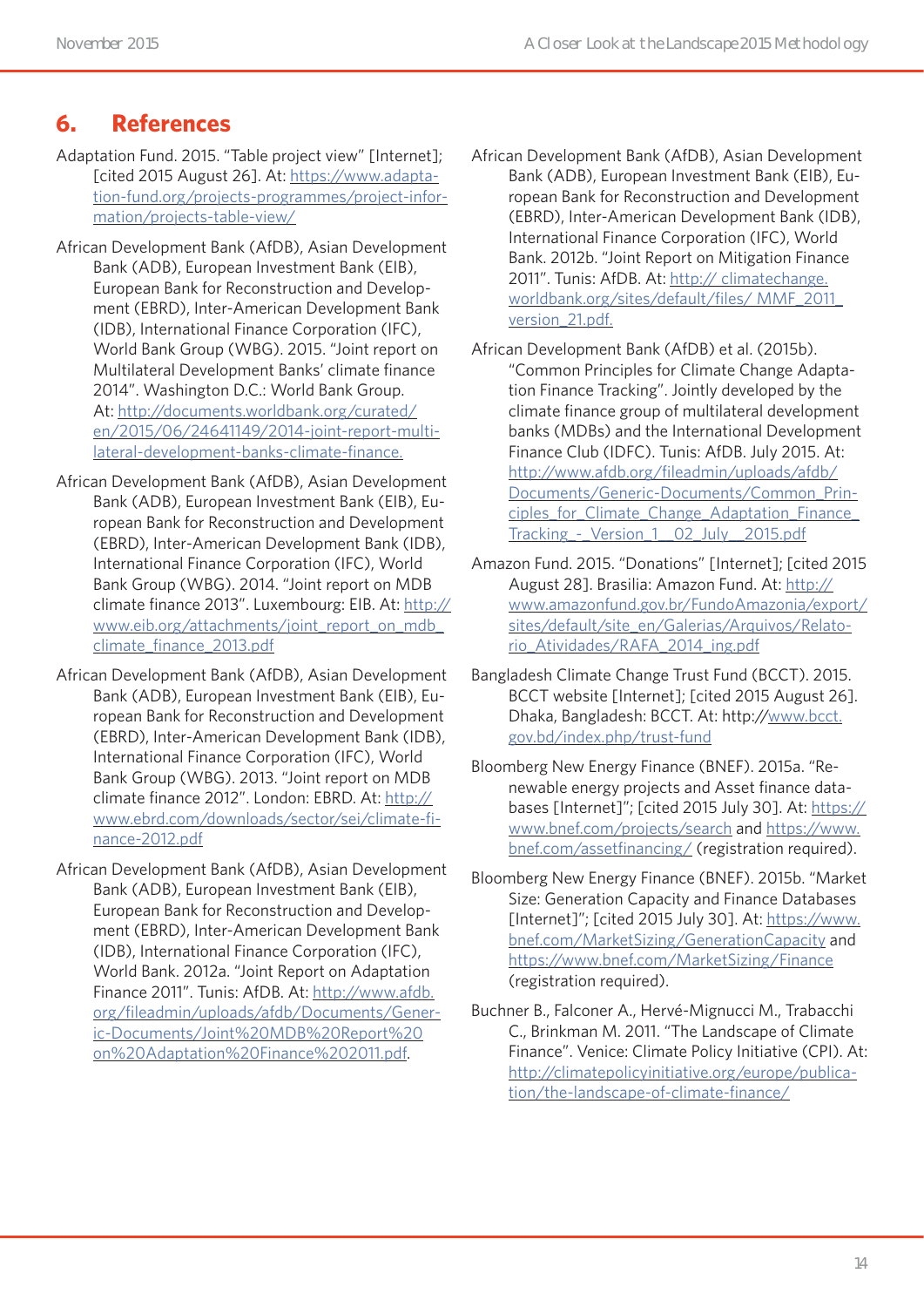- Buchner B., Hervé-Mignucci M., Falconer A., Trabacchi C. 2012. ''Global Landscape of Climate Finance 2012''. Venice: Climate Policy Initiative (CPI). At: [http://climatepolicyinitiative.org/publication/glob](http://climatepolicyinitiative.org/publication/global-landscape-of-climate-finance-2012/)[al-land-scape-of-climate-finance-2012](http://climatepolicyinitiative.org/publication/global-landscape-of-climate-finance-2012/)
- Buchner B., Hervé-Mignucci M., Trabacchi C., Wilkinson J., Stadelmann M., Boyd R., Mazza F., Falconer A., Micale V. 2013. "Global Landscape of Climate Finance 2013". A Climate Policy Initiative (CPI) Report. November 2013. Venice, Italy. At: [http://](http://climatepolicyinitiative.org/publication/global-landscape-of-climate-finance-2013/) [climatepolicyinitiative.org/publication/global](http://climatepolicyinitiative.org/publication/global-landscape-of-climate-finance-2013/)[land-scape-of-climate-finance-2013/](http://climatepolicyinitiative.org/publication/global-landscape-of-climate-finance-2013/)
- Buchner B., Stadelmann M., Wilkinson J., Mazza F., Rosenberg A., Abramskiehn D. 2014. "The Global Landscape of Climate Finance 2014". A Climate Policy Initiative (CPI) Report. November 2014. Venice, Italy. At: [http://climatepolicyinitiative.](http://climatepolicyinitiative.org/publicati%20on/global-landscape-of-climate-finance-2014/) [org/publicati on/global-landscape-of-climate-fi](http://climatepolicyinitiative.org/publicati%20on/global-landscape-of-climate-finance-2014/)[nance-2014/](http://climatepolicyinitiative.org/publicati%20on/global-landscape-of-climate-finance-2014/)
- Climate Investment Funds (CIF). 2015. Data received from the CIF Administrative Unit in September 2015.
- Falconer A., Stadelmann M. 2014. "What is Climate Finance? Definition to Improve Tracking and Scale up Climate Finance". Climate Policy Initiative (CPI). Venice: CPI. At: [http://climatepolicyinitiative.](http://climatepolicyinitiative.org/wp-content/uploads/2014/07/Brief-on-Climate-Finance-Definitions.pdf) [org/wp-content/uploads/2014/07/Brief-on-Cli](http://climatepolicyinitiative.org/wp-content/uploads/2014/07/Brief-on-Climate-Finance-Definitions.pdf)[mate-Finance-Definitions.pdf](http://climatepolicyinitiative.org/wp-content/uploads/2014/07/Brief-on-Climate-Finance-Definitions.pdf)
- Frankfurt School-UNEP Collaborating Centre for Climate & Sustainable Energy Finance (FS-UNEP). 2015. "Global Trends in Renewable Energy Investment 2015". Frankfurt: Frankfurt School-UNEP. At: [http://fs-unep-centre.org/publications/glob](http://fs-unep-centre.org/publications/global-trends-renewable-energy-investment-2015)[al-trends-renewable-energy-investment-2015.](http://fs-unep-centre.org/publications/global-trends-renewable-energy-investment-2015)
- Global Climate Change Alliance (GCCA). 2015. "Financial resources" [Internet]; [cited 2015 August 28]. At: [http://www.gcca.eu/about-the-gcca/](http://www.gcca.eu/about-the-gcca/financial-resources) [financial-resources](http://www.gcca.eu/about-the-gcca/financial-resources)
- Global Environment Facility (GEF). 2014. "GEF Trust Fund Financial Report. Summary of Financial Information". (Prepared by the Trustee). As of September 30, 2014. Washington D.C.: GEF. At: [https://www.thegef.org/gef/sites/thegef.org/files/](https://www.thegef.org/gef/sites/thegef.org/files/documents/40_EN_GEF.C.47.Inf_.07_GEF_Trust_Fund_Financial_Report.pdf) [documents/40\\_EN\\_GEF.C.47.Inf\\_.07\\_GEF\\_Trust\\_](https://www.thegef.org/gef/sites/thegef.org/files/documents/40_EN_GEF.C.47.Inf_.07_GEF_Trust_Fund_Financial_Report.pdf) [Fund\\_Financial\\_Report.pdf](https://www.thegef.org/gef/sites/thegef.org/files/documents/40_EN_GEF.C.47.Inf_.07_GEF_Trust_Fund_Financial_Report.pdf)
- Global Environment Facility (GEF). 2015a. "GEF Trust Fund Financial Report. Summary of financial information". (Prepared by the Trustee). As of March 31, 2015. Washington D.C.: GEF. At: [https://www.](https://www.thegef.org/gef/sites/thegef.org/files/documents/EN_GEF.C.48.Inf_.08_GEF_TF_Financial_Report.pdf) [thegef.org/gef/sites/thegef.org/files/documents/](https://www.thegef.org/gef/sites/thegef.org/files/documents/EN_GEF.C.48.Inf_.08_GEF_TF_Financial_Report.pdf) [EN\\_GEF.C.48.Inf\\_.08\\_GEF\\_TF\\_Financial\\_Report.](https://www.thegef.org/gef/sites/thegef.org/files/documents/EN_GEF.C.48.Inf_.08_GEF_TF_Financial_Report.pdf) [pdf](https://www.thegef.org/gef/sites/thegef.org/files/documents/EN_GEF.C.48.Inf_.08_GEF_TF_Financial_Report.pdf)
- Global Environment Facility (GEF). 2015b. Data received from GEF staff on October 2015.
- Höhne N., Khosla S., Fekete H., Gilbert A. 2012. "Mapping of Green Finance Delivered by IDFC Members in 2011". Frankfurt: IDFC, supported by Ecofys. At: [http://www.idfc.org/Downloads/](http://www.idfc.org/Downloads/Publications/01_green_finance_mappings/IDFC_Green_Finance_Mapping_Report_2012_06-14-12.pdf) [Publications/01\\_green\\_finance\\_mappings/](http://www.idfc.org/Downloads/Publications/01_green_finance_mappings/IDFC_Green_Finance_Mapping_Report_2012_06-14-12.pdf) [IDFC\\_Green\\_Finance\\_Mapping\\_Report\\_2012\\_06-](http://www.idfc.org/Downloads/Publications/01_green_finance_mappings/IDFC_Green_Finance_Mapping_Report_2012_06-14-12.pdf) [14-12.pdf](http://www.idfc.org/Downloads/Publications/01_green_finance_mappings/IDFC_Green_Finance_Mapping_Report_2012_06-14-12.pdf)
- Investing in Rural People (IFAD). 2015. "ASAP Donors and Partners" [Internet]. At: [http://www.ifad.org/](http://www.ifad.org/climate/asap/partners.htm) [climate/asap/partners.htm](http://www.ifad.org/climate/asap/partners.htm)
- International Development Finance Club (IDFC). 2013. "Mapping of Green Finance Delivered by IDFC Members in 2012". Frankfurt: IDFC, supported by Ecofys. At: [https://www.idfc.org/Our-Program/](https://www.idfc.org/Our-Program/green-finance-mapping.aspx) [green-finance-mapping.aspx](https://www.idfc.org/Our-Program/green-finance-mapping.aspx)
- International Development Finance Club (IDFC). 2014. "Mapping of Green Finance Delivered by IDFC Members in 2013". As of September, 2014 Frankfurt: IDFC supported by Ecofys. At: [https://](https://www.idfc.org/Downloads/Publications/01_green_finance_mappings/IDFC_Green_Finance_Mapping_Report_for_2013_12-09-14.pdf) [www.idfc.org/Downloads/Publications/01\\_](https://www.idfc.org/Downloads/Publications/01_green_finance_mappings/IDFC_Green_Finance_Mapping_Report_for_2013_12-09-14.pdf) green finance mappings/IDFC Green Finance Mapping Report for 2013 12-09-14.pdf
- Klein RJT, Huq S., Denton F., Downing T.E. et al. 2007. "Inter-relationships between Adaptation and Mitigation". Climate Change 2007: Impacts, Adaptation and Vulnerability. Contribution of Working Group II to the Fourth Assessment Report of the Intergovernmental Panel on Climate Change. M.L. Parry, O.F. Canziani, J.P. Palutikof, P.J. van der Linden and C.E. Hanson, (eds.,) Cambridge University Press, Cambridge, UK, pp 745-777
- Kreditanstalt für Wiederaufbau Bankengruppe (KFW). 2015. "Annual Report 2014". Berlin: KFW Group. At: [https://www.kfw.de/KfW-Group/Service/](https://www.kfw.de/KfW-Group/Service/Download-Center/Financial-Publications-(D-EN)/Gesch%C3%A4ftsbericht/) [Download-Center/Financial-Publications-\(D-EN\)/](https://www.kfw.de/KfW-Group/Service/Download-Center/Financial-Publications-(D-EN)/Gesch%C3%A4ftsbericht/) [Gesch%C3%A4ftsbericht/](https://www.kfw.de/KfW-Group/Service/Download-Center/Financial-Publications-(D-EN)/Gesch%C3%A4ftsbericht/)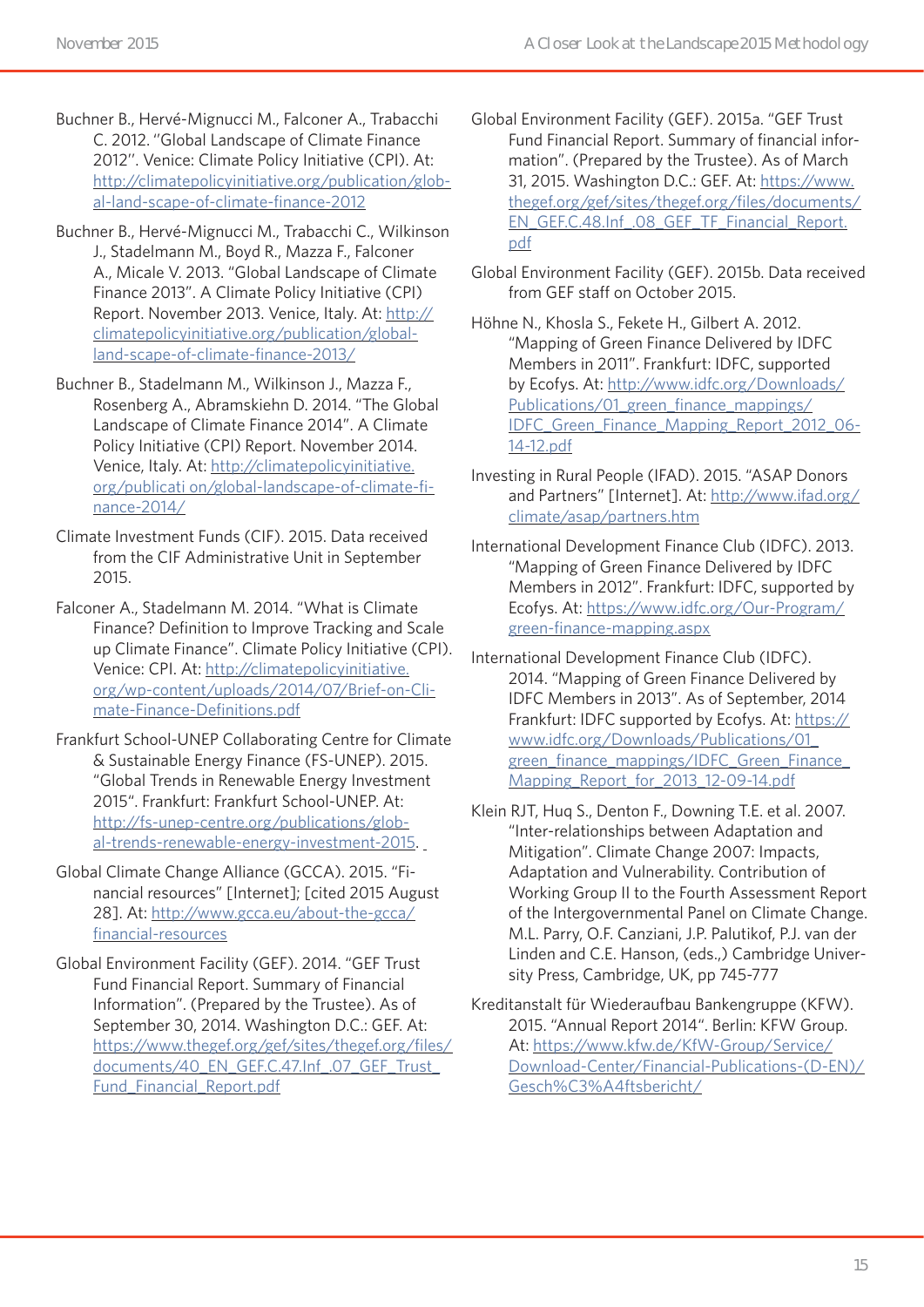- Mauthner F., Weiss W., Spörk-Dür M. 2015. "Solar Heat Worldwide, Markets and Contribution to the Energy Supply 2013." Paris: IEA Solar Heating & Cooling (SHC) Programme. At: [http://www.](http://www.iea-shc.org/data/sites/1/publications/Solar-Heat-Worldwide-2015.pdf) [iea-shc.org/data/sites/1/publications/So](http://www.iea-shc.org/data/sites/1/publications/Solar-Heat-Worldwide-2015.pdf)[lar-Heat-Worldwide-2015.pdf](http://www.iea-shc.org/data/sites/1/publications/Solar-Heat-Worldwide-2015.pdf)
- Organisation for Economic Co-operation and Development (OECD). 2015a. "Climate Finance in 2013-14 and the USD 100 billion goal". A report by the Organisation for Economic Co-operation and Development (OECD) in collaboration with Climate Policy Initiative (CPI). Paris: OECD. At: [http://www.oecd.org/environment/cc/oecd-cpi](http://www.oecd.org/environment/cc/oecd-cpi-climate-finance-report.htm)[climate-finance-report.htm](http://www.oecd.org/environment/cc/oecd-cpi-climate-finance-report.htm)
- Organisation for Economic Co-operation and Development (OECD). 2015b. "Climate Related Development Finance Project-level Data" [Internet]; [updated 2015 June 25]. Paris: OECD. At: [http://](http://www.oecd.org/dac/stats/climate-change.htm) [www.oecd.org/dac/stats/climate-change.htm](http://www.oecd.org/dac/stats/climate-change.htm)
- Organisation for Economic Co-operation and Development (OECD). 2015c. "OECD DAC Statistics. Climate-related Development Finance in 2013. Improving the Statistical Picture. Update June 2015". Paris: OECD. At: [http://www.oecd.org/dac/](http://www.oecd.org/dac/environment-development/Climate-related%20development%20finance_June%202015.pdf) [environment-development/Climate-related%20](http://www.oecd.org/dac/environment-development/Climate-related%20development%20finance_June%202015.pdf) [development%20finance\\_June%202015.pdf](http://www.oecd.org/dac/environment-development/Climate-related%20development%20finance_June%202015.pdf)
- Organisation for Economic Co-operation and Development (OECD). 2015e. "DAC and CRS list of codes" [Internet]; [Updated may 2015]. Paris: OECD. At: http://www.oecd.org/dac/stats/dacandcrscodelists.htm
- Organisation for Economic Co-operation and Development (OECD). 2015f. Working Party on Export Credits and Credit Guarantees "Statistics on Arrangement Official Export Credit Support For Electric Power Generation Projects (2003-2013)", June 2015, Paris TAD/ECG(2015)10/FINAL. At: [http://](http://www.oecd.org/officialdocuments/publicdisplaydocumentpdf/?cote=TAD/ECG%282015%2910/FINAL&docLanguage=En) [www.oecd.org/officialdocuments/publicdisplay](http://www.oecd.org/officialdocuments/publicdisplaydocumentpdf/?cote=TAD/ECG%282015%2910/FINAL&docLanguage=En)[documentpdf/?cote=TAD/ECG%282015%2910/](http://www.oecd.org/officialdocuments/publicdisplaydocumentpdf/?cote=TAD/ECG%282015%2910/FINAL&docLanguage=En) [FINAL&docLanguage=En.](http://www.oecd.org/officialdocuments/publicdisplaydocumentpdf/?cote=TAD/ECG%282015%2910/FINAL&docLanguage=En)
- Organisation for Economic Co-operation and Development (OECD). 2015g. Research Collaborative on Tracking Private Climate Finance. At: [www.oecd.](http://www.oecd.org/env/researchcollaborative) [org/env/researchcollaborative.](http://www.oecd.org/env/researchcollaborative)
- Organization for Economic Co-operation and Development (OECD). 2011. "Handbook on the OECD-DAC Climate Markers". Paris: OECD. At: [http://](http://www.oecd.org/dac/stats/48785310.pdf) [www.oecd.org/dac/stats/48785310.pdf](http://www.oecd.org/dac/stats/48785310.pdf)
- Overseas Development Institute (ODI) and Heinrich Böll Foundation (HBF). 2015. "Climate Funds Update Database" [Internet]; [cited 2015 July 28]. London; Washington DC: ODI/HBF. At: [http://](http://www.climatefundsupdate.org) [www.climatefundsupdate.org](http://www.climatefundsupdate.org)
- Overseas Private Investment Corporation (OPIC). 2015. "Annual Report 2014". Washington D.C.: OPIC. At: [https://www.opic.gov/](https://www.opic.gov/media-events/annual-reports) [media-events/annual-reports](https://www.opic.gov/media-events/annual-reports)
- Renewable Energy Policy Network for the 21st Century (REN 21). 2015. "Global Status Report". Paris: REN21. At: [http://www.ren21.net/wp-content/](http://www.ren21.net/wp-content/uploads/2015/07/REN12-GSR2015_Onlinebook_low1.pdf) [uploads/2015/07/REN12-GSR2015\\_Online](http://www.ren21.net/wp-content/uploads/2015/07/REN12-GSR2015_Onlinebook_low1.pdf)[book\\_low1.pdf](http://www.ren21.net/wp-content/uploads/2015/07/REN12-GSR2015_Onlinebook_low1.pdf)
- United Nations Environment Programme (UNEP). 2014a. "Report of the seventy-second meeting of the Executive Committee of the Multilateral Fund for the Implementation of the Montreal Protocol". Montreal: UNEP. At: [http://www.multilateralfund.](http://www.multilateralfund.org/72/English/1/7247.pdf) [org/72/English/1/7247.pdf](http://www.multilateralfund.org/72/English/1/7247.pdf)
- United Nations Environment Programme (UNEP). 2014b. "Report of the Seventy-Third Meeting of the Executive Committee of the Multilateral Fund for the Implementation of the Montreal Protocol". Montreal: UNEP. At: [http://www.multilateralfund.](http://www.multilateralfund.org/73/English/1/7362.pdf) [org/73/English/1/7362.pdf](http://www.multilateralfund.org/73/English/1/7362.pdf)
- United Nations Framework Convention on Climate Change (UNFCCC). 2014. "Parties to the Convention and Observer States [Internet]"; [cited 2015 October 19]. At: [http://unfccc.int/parties\\_and\\_ob](http://unfccc.int/parties_and_observers/parties/items/2352.php)[servers/parties/items/2352.php](http://unfccc.int/parties_and_observers/parties/items/2352.php)
- United Nations Framework Convention on Climate Change Standing Committee on Finance (UNFCCC SCF). 2014. "Biennial Assessment and Overview of Climate Finance Flows". At: [http://unfccc.int/](http://unfccc.int/cooperation_and_support/financial_mechanism/standing_committee/items/8034.php) [cooperation\\_and\\_support/financial\\_mechanism/](http://unfccc.int/cooperation_and_support/financial_mechanism/standing_committee/items/8034.php) [standing\\_committee/items/8034.php](http://unfccc.int/cooperation_and_support/financial_mechanism/standing_committee/items/8034.php)
- United Nations collaborative initiative on Reducing Emissions from Deforestation and forest Degradation (UN-REDD). 2015. "Donors and Partners [Internet]"; [cited 2015 August 28]. Lima: UN-REDD Policy Board. At: [http://www.un-redd.](http://www.un-redd.org/Donors_and_Partners/tabid/102612/Default.aspx) [org/Donors\\_and\\_Partners/tabid/102612/Default.](http://www.un-redd.org/Donors_and_Partners/tabid/102612/Default.aspx) [aspx](http://www.un-redd.org/Donors_and_Partners/tabid/102612/Default.aspx)
- United States (US) Government. 2015. "U.S. Climate Finance Overview 2010-2014". February, 2015. United States Department of State. Washington D.C.: US Government. At: [http://www.state.gov/e/](http://www.state.gov/e/oes/climate/faststart/237797.htm) [oes/climate/faststart/237797.htm](http://www.state.gov/e/oes/climate/faststart/237797.htm)